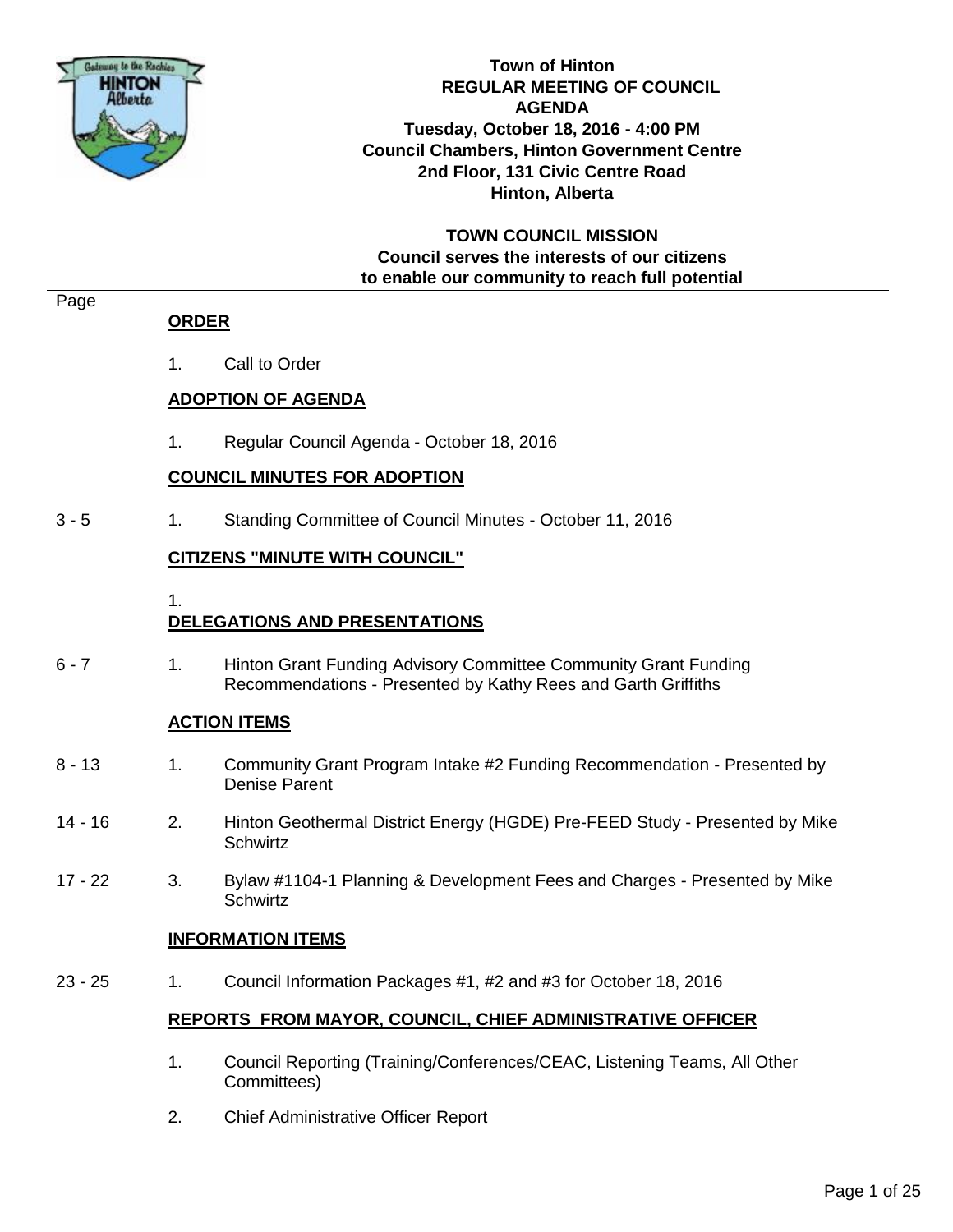

#### **IN CAMERA**

1. Confidential Review (FOIP Section 16)

#### **ADJOURNMENT**

1. Call for Adjournment of Meeting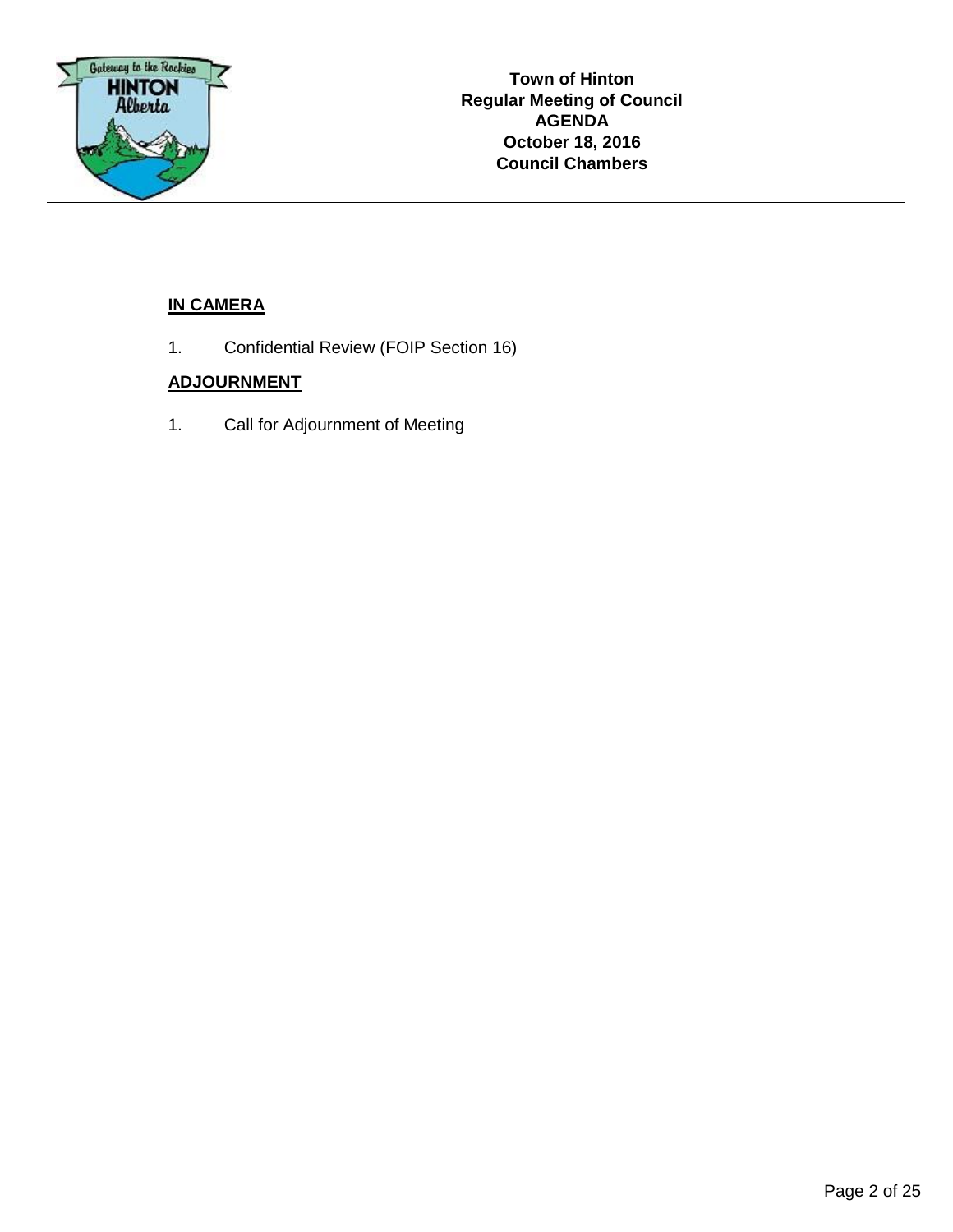#### **TOWN OF HINTON**



#### Minutes of the Standing Committee Meeting held October 11, 2016 Committee Room

#### **Present:**

Mayor Rob Mackin, Councillors Glen Barrow, Ryan Maguhn, Marcel Michaels, Albert Ostashek, Stuart Taylor, Matthew Young

#### **Also in Attendance:**

Mike Schwirtz, Chief Administrative Officer, Denise Parent, Director of Corporate Services, Laura Howarth, Director of Community Services, Wendy Jones, Director of Planning & Development, Gordie Lee, Director of Infrastructure Services, Rhonda West, Legislative & Executive Assistant

#### *Refer to the Standing Committee Meeting Agenda package for [October 11, 2016](http://www.hinton.ca/ArchiveCenter/ViewFile/Item/1836) for detailed background information.*

#### **ORDER**

Deputy Mayor Young called the Standing Committee meeting to order. The time was 4:00 p.m.

#### **ADOPTION OF AGENDA**

**There was consensus that the agenda be adopted as presented.**

#### **CITIZENS "MINUTE WITH COUNCIL"**

Britni Brady, Regional Development Manager, of Junior Achievement Northern Alberta and Northwest Territories, spoke to Council about the non-profit organization. Junior Achievement offers free programs to school done in school and after school and stated that the organization is looking for local volunteers.

#### **DELEGATIONS AND PRESENTATIONS**

#### **ACTION AND DISCUSSION ITEMS**

1. Hinton Geothermal District Energy (HGDE), Pre-Feed Study

Lisa Mueller, President and CEO of Epoch Energy was in attendance. Jim Goldmann, Vice-President, Business Development and Operations, called into the Standing Committee.

**There was consensus that Council direct Administration to provide \$225,000 from the Automated Traffic Enforcement (ATE) reserve to fund the Pre-FEED study to determine the feasibility of the Hinton Geothermal District Energy Project (HGDE).** 

#### 2. Council Procedure Bylaw #1060

**There was consensus to forward the proposed amendment to Section 27 – Administrative Inquiries – to the Regular Meeting of Council on October 18, 2016 with the following amendments:**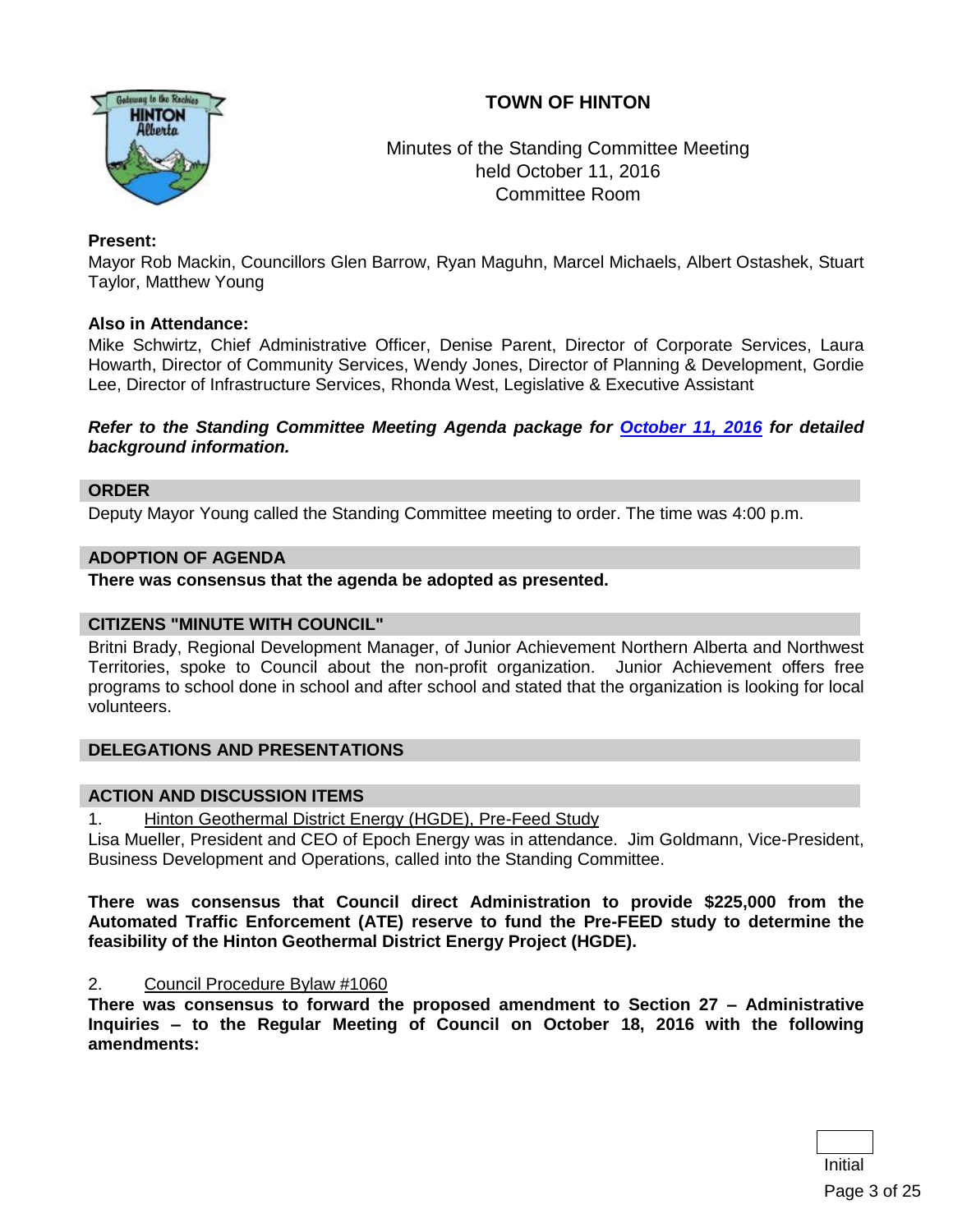**Section 27 (4) An information request from a Councillor where the Chief Administrative Officer determines that the request has a significant budgetary, resource and/or policy impact requires a resolution of council to approve before any work is initiated.** 

**Section 27 (1) An information request may be made via email but will be entered into the public record of the next regular council meeting. This request will include the reasoning behind the information request.** 

**There was consensus to direct administration to request a legal review of amended bylaw #1060 (Section 27 only).**

**There was consensus to direct Administration to amend Section 7(1) to reflect a change in the requirement of a council resolution to cancel a council meeting.**

#### 3. Pre-Organizational Meeting Items

**There was consensus to forward the proposed council meeting dates/times and council representation on boards & committees to the Organizational Meeting of Council on October 18, 2016.**

#### 4. Citizen Engagement Budget (Overview)

**There was consensus to accept the report for information.**

#### **ADDITIONAL INFORMATION**

- 1. Urgent Matters from Council
- 2. Chief Administrative Officer Status Report
- 3. Legislative and Executive Assistant Logistics Information

**There was consensus that Town Council be provided the opportunity to review In Camera the ISL agreement including appendices within two weeks.**

**MICHAELS – That Council extend the time for the meeting past 3 hours.**

#### **CARRIED**

**There was consensus to direct Administration to explore options with respect to upgraded or enhanced Christmas tree lighting in Green Square.** 

**There was consensus that Council direct Administration to bring a report to the November 22, 2016 Standing Committee meeting with respect to a discussion on the potential of establishing a social media presence for the Town of Hinton.** 

#### **MOVE IN CAMERA**

**MICHAELS - That the Standing Committee meeting move in camera.**

The time was 6:58 p.m.

**CARRIED**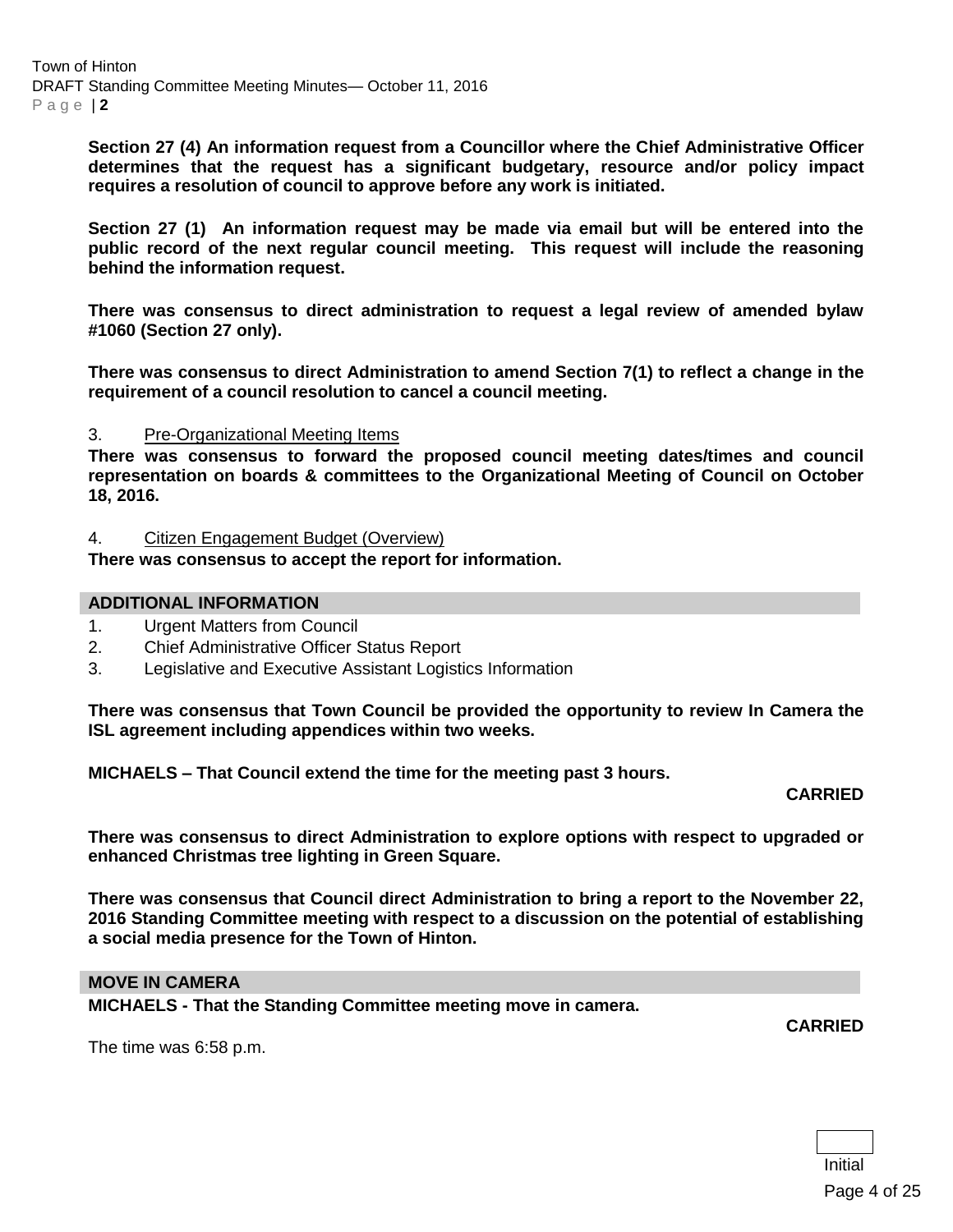#### **TAYLOR - That Standing Committee meeting revert to regular session.**

The time was 7:02 p.m.

#### **ADJOURNMENT**

**BARROW - That the Standing Committee meeting adjourn.**

The time was 7:03 p.m.

Deputy Mayor

Director of Corporate Services

\_\_\_\_\_\_\_\_\_\_\_\_\_\_\_\_\_\_\_\_\_\_\_\_\_\_\_\_\_\_\_\_\_\_

\_\_\_\_\_\_\_\_\_\_\_\_\_\_\_\_\_\_\_\_\_\_\_\_\_\_\_\_\_\_\_\_\_\_

**CARRIED**

**CARRIED**

Initial Page 5 of 25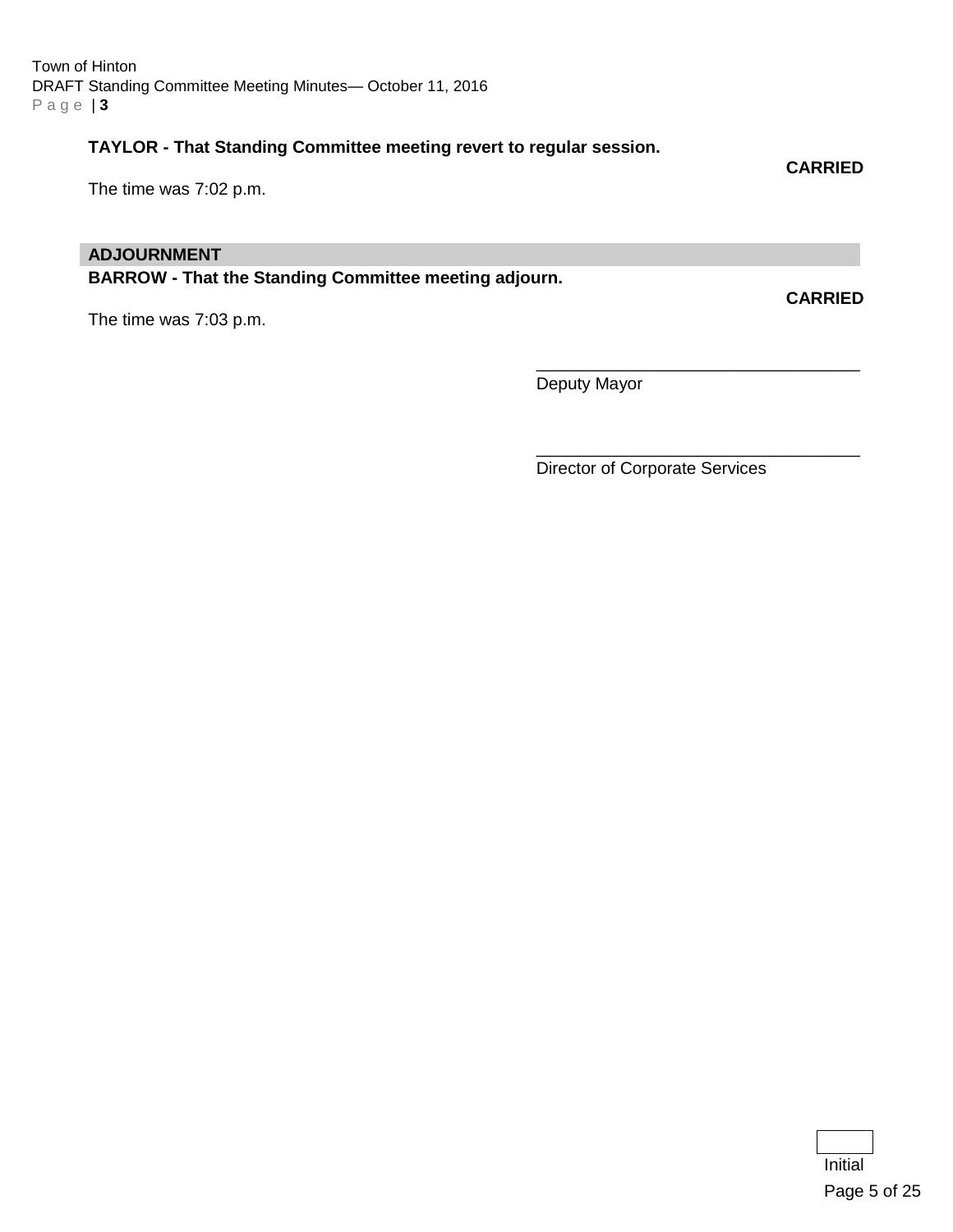

Hinton Grant Funding Advisory Committee (HGFAC) Members Reviewing Intake #2:

- <sup>V</sup> ioAnn Race (CEAC)
- <sup>V</sup> Kathy Rees (CEAC)
- <sup>V</sup> Peter Wilkinson (HMLB)
- <sup>V</sup> Doug Heine (CEAC)
- <sup>V</sup> Garth Griffiths (CEAC)

**OG BOTHA COLORATION** 

Policy #078 (ATE Proceeds) defines the Community Grant Program (CGP) as <sup>a</sup> program that funds:

- $\triangleright$   $\,$  one-time projects and initiatives of community organizations
- $\triangleright$  Operating expenses for up to three years within their developmental stage
- $\geq$  events that are primarily designed for the general public that attract visitors, significantly contribute to the local economy and *promote* volunteerism.

**AN ATARA ALATARIA** 

#### HGFAC Responsibilities:

- <sup>&</sup>gt; Review, rank and provide recommendations to Council on eligible applications under the CGP using Council-approved eligibility requirements, ranking criteria and weighting measures.
- Make recommendations that reflect the best interests of the community and align with Town Council priorities and vision

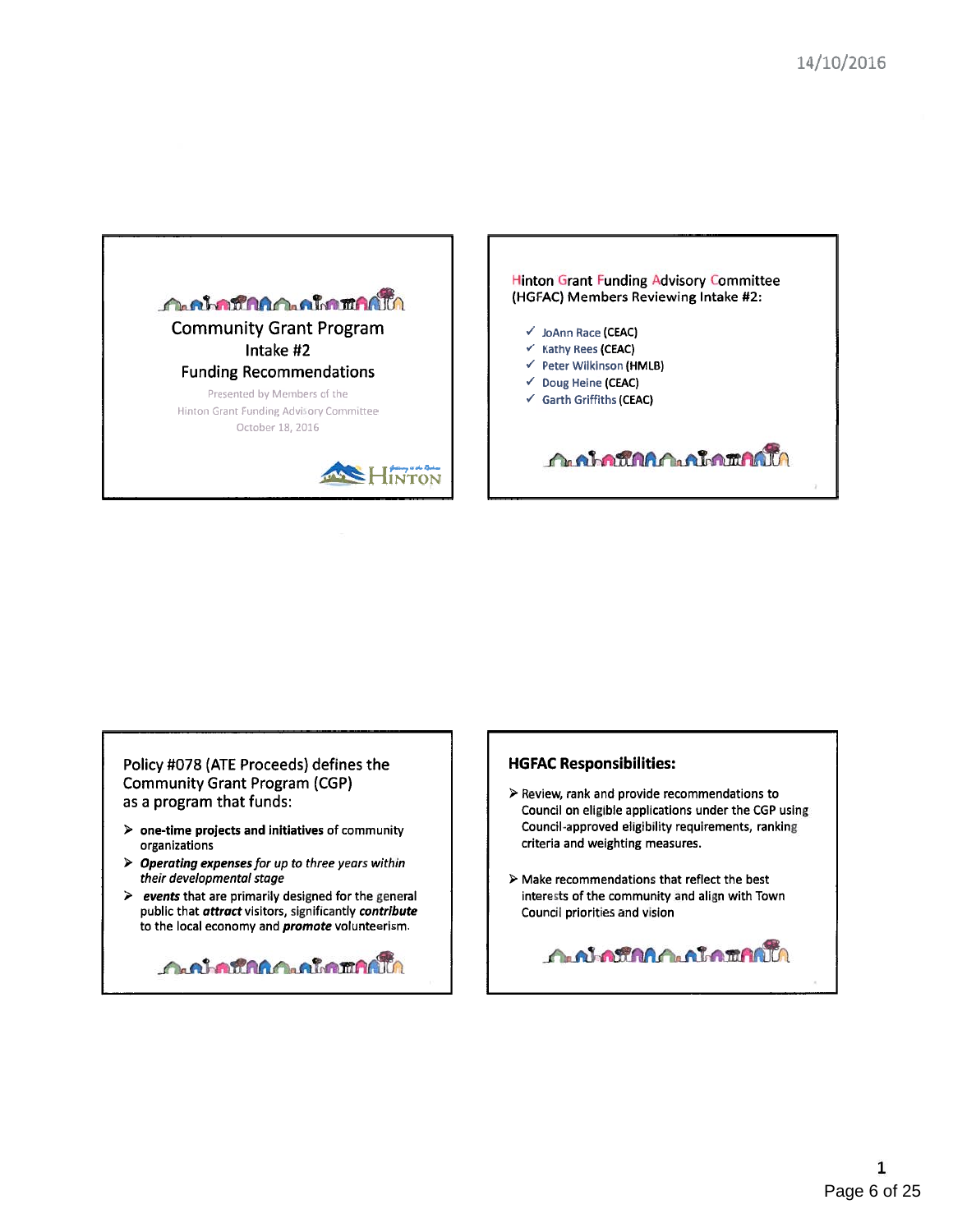

- $\triangleright$  Appear as a delegation before Council to address their recommendation for Council decision; and
- $\triangleright$  Make recommendations to Council related, but not  $\qquad \qquad \vert \qquad \vert$  Degree of Financial Need / Self Help 20 Points limited, to Community Grant Program annual budget allocations, processes and program guidelines.

**A.N. ARABALA LATALIA** 

| <b>Needs Assessment</b>                      | 20 Points        |  |  |
|----------------------------------------------|------------------|--|--|
| <b>Cost Benefit Value</b>                    | 20 Points        |  |  |
| Degree of Financial Need / Self Help         | <b>20 Points</b> |  |  |
| Demonstration of Thorough Project Plan       | <b>15 Points</b> |  |  |
| 10 Points<br>Number of People Impacted & How |                  |  |  |
| <b>Financial Stability</b>                   | 10 Points        |  |  |
| <b>Credible Previous Project Management</b>  | 5 Points         |  |  |
| <b>TOTAL</b>                                 | 100 Points       |  |  |
| <b>A.N. MARALALAMAR</b>                      |                  |  |  |

| Category             | # of<br><b>Application</b><br>s. | <b>Requests</b> | Recommend |
|----------------------|----------------------------------|-----------------|-----------|
| <b>Core Funding</b>  | 1                                | \$5,000         | \$5,000   |
| One-Time<br>Projects | 11                               | \$111,300       | \$84,565  |
| Community<br>Events  | 3                                | \$37,000        | \$27,000  |
| <b>Total</b>         | 15                               | \$153,300       | \$116,565 |

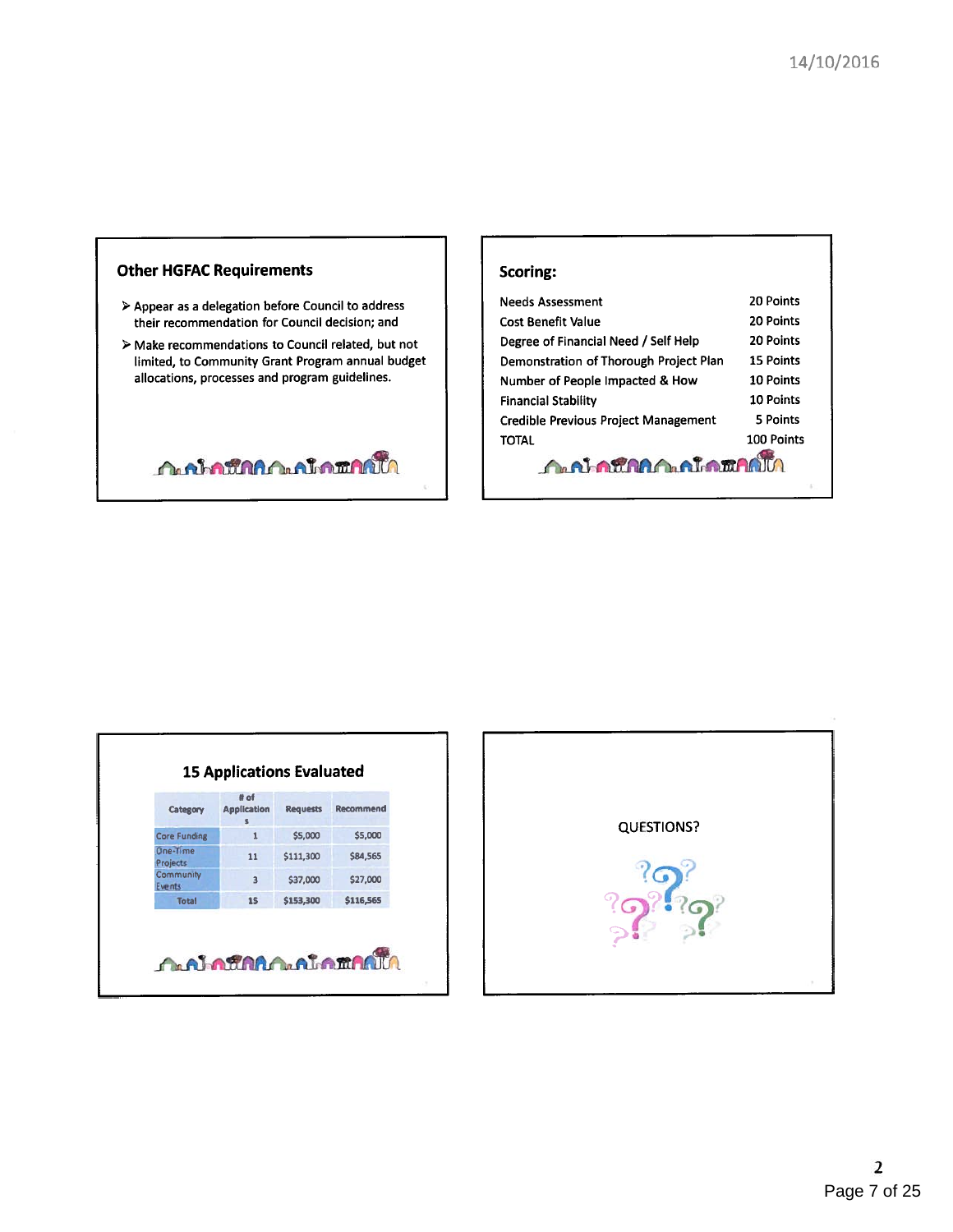

# **TOWN OF HINTON REQUEST FOR DECISION**

| DATE:               | October 12, 2016                                         |
|---------------------|----------------------------------------------------------|
| TO:                 | <b>REGULAR MEETING OF COUNCIL OF October 18, 2016</b>    |
| <b>FROM:</b>        | Denise Parent, Director of Corporate Services            |
| <b>APPROVED BY:</b> | Mike Schwirtz, Chief Administrative Officer              |
| RE:                 | Community Grant Program Intake #2 Funding Recommendation |

#### **Hinton Grant Funding Advisory Committee Recommendation:**

*That Council award the Community Grant Program funding Intake #2 a total of \$116,565 as identified in attachment 1.*

#### **Concluding Statement**

The Community Grant Program (CGP) provides local non-profit organizations with funding access to maintain, improve or initiate community projects, operations and events. The funds allocated through Intake #2 reflect the best interests of the overall community and align with Town Council priorities and vision.

| <b>Conformance of Recommendation to Existing Laws and Hinton Council Plans</b> |  |  |
|--------------------------------------------------------------------------------|--|--|
|                                                                                |  |  |

| <b>Conforms with:</b>                          | Yes/No<br><b>Partial</b> | <b>Comments</b>                                                                                                                                                                                                                                                                                                                                                                                                                                     |
|------------------------------------------------|--------------------------|-----------------------------------------------------------------------------------------------------------------------------------------------------------------------------------------------------------------------------------------------------------------------------------------------------------------------------------------------------------------------------------------------------------------------------------------------------|
| <b>Municipal and Provincial</b><br><b>Laws</b> | <b>Yes</b>               | Council has the authority under Bylaw #1085 to<br>award net municipal revenues generated from the<br>Automated Traffic Enforcement (ATE) program to<br>the CGP.<br>Automated Traffic Enforcement Proceeds Policy<br>#078 provides for designation of net municipal<br>revenues to be allocated in a manner that enhances<br>and preserves our community; and whereby up to<br>30% or a maximum \$250,000 shall be allocated<br>annually to the CGP. |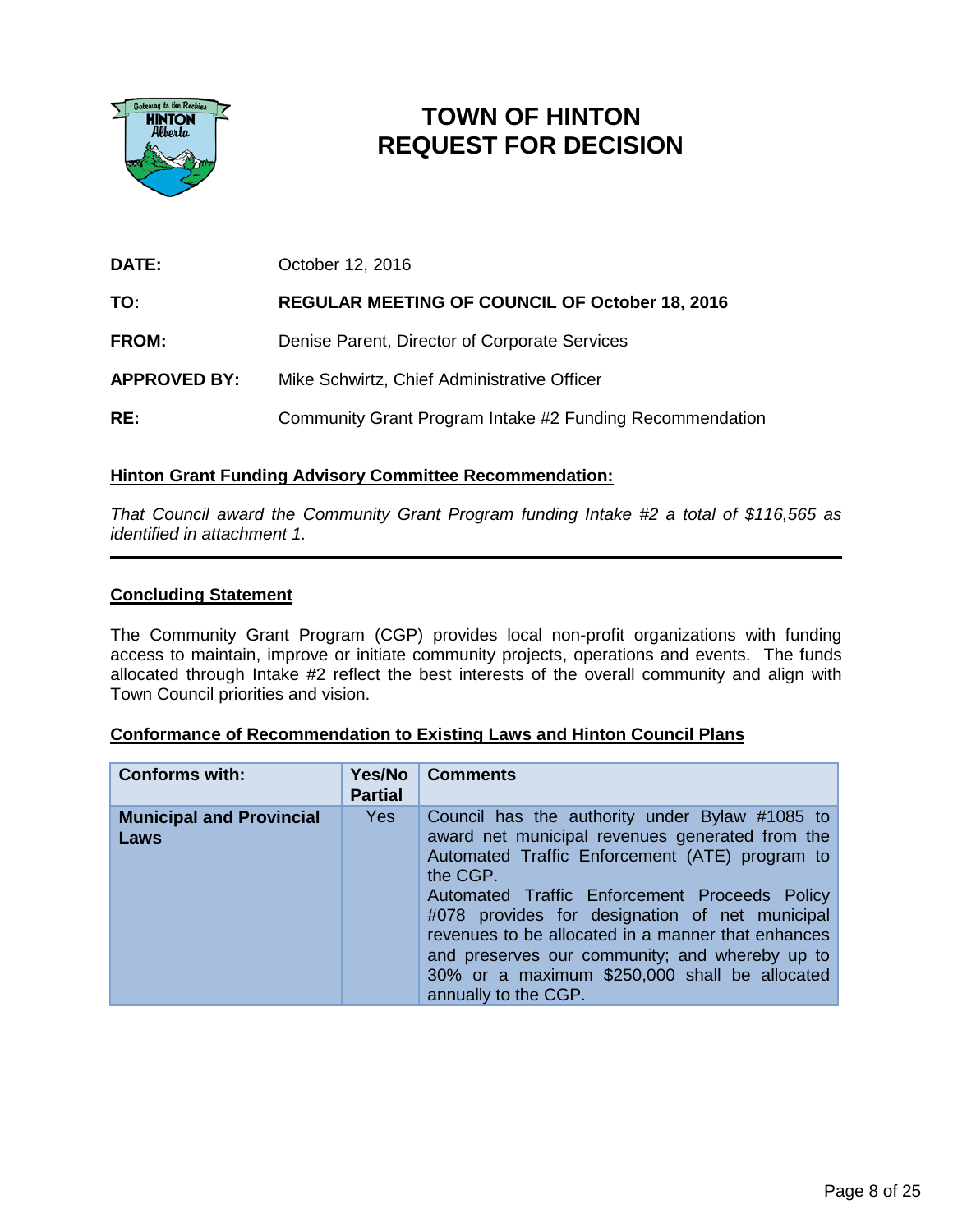| <b>Community Sustainability</b><br>Plan (CSP)      | <b>Yes</b> | Strategy 10: Ensure local governments are<br>responsive to the needs of the community.<br>The Hinton Grant Funding Advisory Committee<br>(HGFAC) is made up of citizens who represent a<br>cross-section of the community (Action 3.10.4).<br>The CSP supports the strategy of fostering vibrant<br>non-profit organizations and groups by providing<br>guidance and training support (i.e.<br>effective<br>governance, organizational stability,<br>program<br>delivery, fund development).                                  |
|----------------------------------------------------|------------|-------------------------------------------------------------------------------------------------------------------------------------------------------------------------------------------------------------------------------------------------------------------------------------------------------------------------------------------------------------------------------------------------------------------------------------------------------------------------------------------------------------------------------|
| <b>Council's Strategic Plan</b>                    | <b>Yes</b> | Supports Council's Mission: Making decisions to<br>meet the needs of the present without compromising<br>the long-term viability of Hinton.<br>Supports Council's Outcome Statement for a Vibrant<br>Community: The Town of Hinton is home to a<br>number of recreational and cultural amenities and a<br>broad range of services that make Hinton a regional<br>hub, as well as a destination for visitors, newcomers<br>and business. Hinton is a community filled with<br>energy – filled with community pride and spirit. |
| Long Term Capital Plan or<br><b>Adopted budget</b> | <b>Yes</b> | Funds allocated to the CGP for 2016 (April and<br>October intakes) total \$250,000. These funds may<br>be distributed between those two intakes at the<br>discretion of Council. Intake #1 allocated \$123,524.                                                                                                                                                                                                                                                                                                               |

#### **Background / Introduction**

This item is before Council to present recommendations from the HGFAC for awarding funds under the CGP. This is the second of two intakes for allocating funds in 2016. 16 applications were received of which 15 were accepted as they met the specified criteria.

The applications are categorized as follows:

| <b>Category</b>          | # of<br><b>Applications</b> | <b>Requests</b> | <b>Recommend</b> |  |
|--------------------------|-----------------------------|-----------------|------------------|--|
| <b>Core Funding</b>      |                             | \$5,000         | \$5,000          |  |
| <b>One-Time Projects</b> | 11                          | \$111,300       | \$84,565         |  |
| <b>Community Events</b>  | 3                           | \$37,000        | \$27,000         |  |
| <b>Total</b>             | 15                          | \$153,300       | \$116,565        |  |

The HGFAC members individually, and then collectively, evaluated each of the applications according to the predetermined Council-approved eligibility requirements, criteria and weighting guidelines.

During the Committee's review meeting, all 15 applicants took advantage of the invitation to respond to questions from the committee.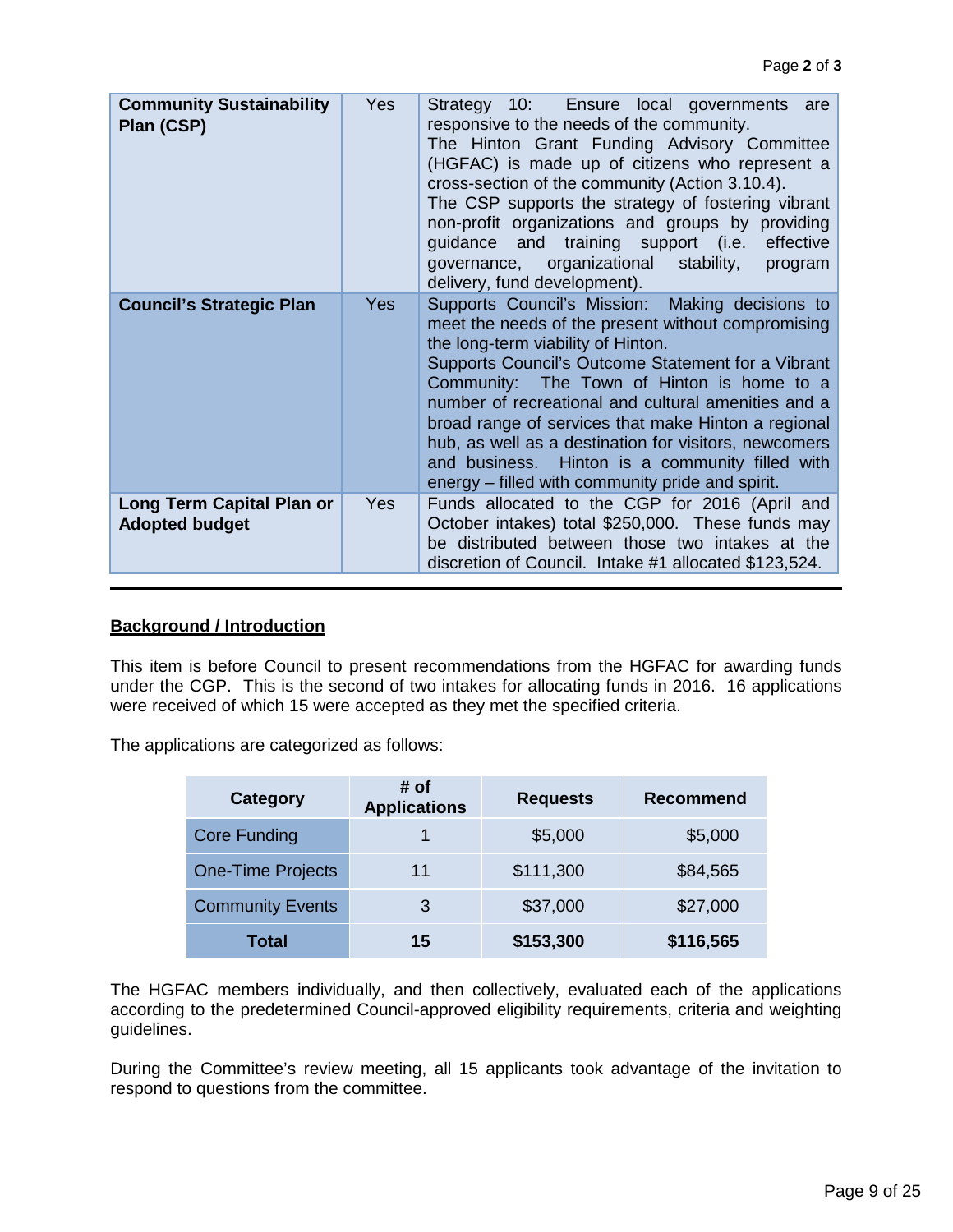#### **Options**

- 1. Approve funding allocations proposed by the HGFAC totaling \$116,565 (Attachment 1);
- 2. Approve some other combination of funding allocations as determined by Council; or
- 3. Refer back to the HGFAC and/or Administration for further review.

#### **Administration Assessment of Options and Conclusion**

Since 1999 under the Quality of Live / Community Grant Fund Program, the Town has provided funding to various nonprofit groups in the amount of \$1,149,928.

One of the challenges for the committee when reviewing the applications was the misunderstanding that the community grant is for matching funds, i.e. the group should demonstrate that they can match the requested amount by either some of their own funds or volunteer contribution. A few applications had to be redone to meet the criteria.

The Firefighting Association River Rescue request is returned to the Town for consideration. It was felt that due to the Riverfront Park and activities on the river that this should be reviewed by the Town first before being considered by the Community Grant Program.

#### **CAO Comments**

The Community Grant Program continues to be a very popular program and provides funding to numerous community groups. The HGFAC has once again done an excellent job of assessing the submissions and providing their recommendations to Council. I thank them very much for their efforts. The assessment process outlined in the policy has been followed very well.

#### **Attachment**

- 1. Community Grant Program Intake #2 Funding Recommendations.
- 2. High-level Description of Applicants' Requests (Alphabetical Order)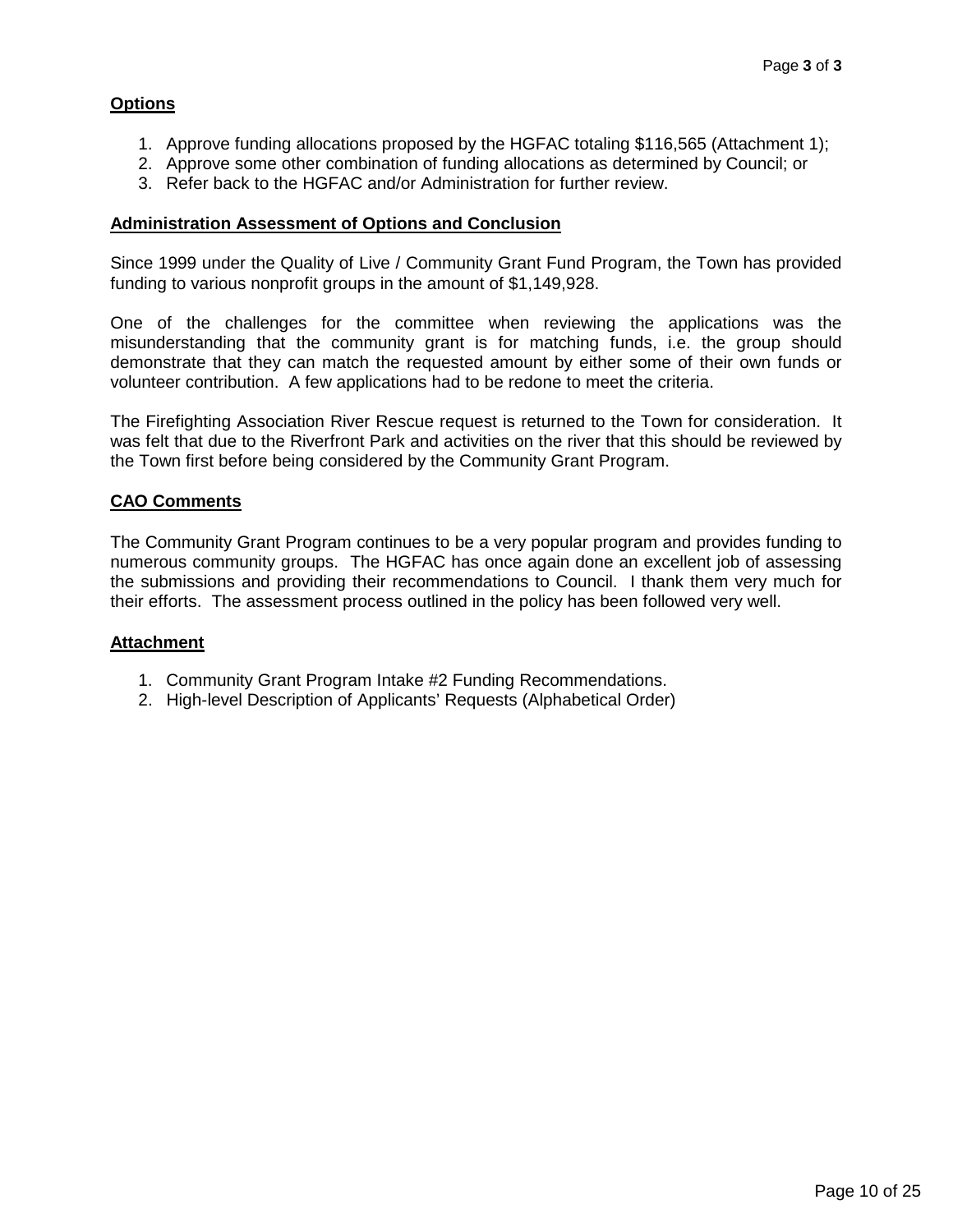ATTACHMENT 1

|                | <b>Applicant</b>                                                        | <b>Request Type</b> | <b>Amount</b><br>Requested | <b>Total Points</b> | Full<br><b>Funding</b>    | <b>Partial</b><br><b>Funding</b> | <b>No Funding</b>  | <b>Amount</b><br><b>Funded</b> |     |
|----------------|-------------------------------------------------------------------------|---------------------|----------------------------|---------------------|---------------------------|----------------------------------|--------------------|--------------------------------|-----|
| $\mathbf{1}$   | Hinton Water Devils Swim Club - 2017<br><b>Swim Meet</b>                | Event               | \$11,000                   | 94.4                | X                         |                                  |                    | \$<br>11,000                   |     |
| $\overline{2}$ | The Hinton Food Bank - Community<br>Cookbook Initiative                 | One Time            | \$5,000                    | 90.2                | $\boldsymbol{\mathsf{X}}$ |                                  |                    | \$<br>5,000                    |     |
| $\overline{3}$ | Hinton Children's Learning Centre -<br>Renewal of Toy Library           | One Time            | \$6,500                    | 87.4                | X                         |                                  |                    | \$<br>6,500                    |     |
| $\overline{4}$ | Hinton Disc Club Association - Phase 3:<br><b>Course Completion</b>     | One Time            | \$7,861                    | 85.6                | $\pmb{\times}$            |                                  |                    | \$<br>7,861                    |     |
| 5              | Junior Achievement Northern AB &<br>NWT - Regional Expansion-Hinton     | <b>Core Funding</b> | \$5,000                    | 85.6                | X                         |                                  |                    | \$<br>5,000                    |     |
| 6              | Hinton Minor Baseball Association -<br>Purchase of Equipment & Uniforms | One Time            | \$3,200                    | 85                  | $\pmb{\times}$            |                                  |                    | \$<br>3,200                    |     |
| $\overline{7}$ | Hinton Victim Support Services Society -<br>2017 Spring Gala            | Event               | \$6,000                    | 82.4                | X                         |                                  |                    | \$<br>6,000                    |     |
| 8              | Hinton Nordic Skiers - Biathlon<br><b>Equipment Purchase</b>            | One Time            | \$7,500                    | 82.2                | $\boldsymbol{\mathsf{X}}$ |                                  |                    | \$<br>7,500                    |     |
| 9              | Hinton Minor Hockey Association -<br>Hockey Jersey Purchase 2016        | One Time            | \$18,305                   | 81.6                |                           | X                                |                    | \$<br>13,000                   | (1) |
| 10             | <b>BRIDGES - Kitchen Upgrade</b>                                        | One Time            | \$3,504                    | 81.2                | X                         |                                  |                    | \$<br>3,504                    |     |
| 11             | Yellowhead Regional Arts Festival<br>Society - Creative Workshops       | One Time            | \$20,000                   | 80.6                |                           | X                                |                    | \$<br>18,000                   | (2) |
| 12             | Royal Canadian Legion Branch #249 -<br>Kitchen Upgrading                | One Time            | \$16,351                   | 76                  |                           | $\mathbf{x}$                     |                    | \$<br>15,000                   | (3) |
| 13             | Challenge in the Rockies - 2017<br>Challenge in the Rockies             | Event               | \$20,000                   | 75.2                |                           | X                                |                    | \$<br>10,000                   | (4) |
| 14             | Hinton Boxing Club - Startup Project                                    | One Time            | \$7,775                    | 70.2                |                           | $\pmb{\mathsf{X}}$               |                    | \$<br>5,000                    | (5) |
| 15             | Hinton Firefighting Association - River<br>Rescue                       | One Time            | \$15,304                   | 50.6                |                           |                                  | $\pmb{\mathsf{x}}$ |                                | (6) |
|                | <b>TOTALS</b>                                                           |                     | \$153,300                  |                     |                           |                                  |                    | \$<br>116,565                  |     |

### **Community Grant Program 2016 - Intake #2**

(1) Hinton Minor Hockey Jersey Purchase - The matching component is dependent on future fundraising initiatives.

(2) workshops established in the community. YRAF Creative Workshops - YRAF is working towards being self-sustainable and the funds should provide a good base to get creative

(3) Legion Kitchen Upgrades - The committee felt that the quote provided could have been a bit lower.

(4) Challenge in the Rockies - This group has been requesting funds since inception of the event. The committee deemed this group has many opportunities to obtain funding and should be working towards being self-sufficient. The application did not follow the set format and made it more difficult to rank.

(5) Boxing Club - This is a brand new club and it was felt that it needs to prove itself before providing additional funding.

(6) Firefighting Association River Rescue - this was deferred back to the Town to consider as either part of its overall budget or to be considered for funding from the Safety Initiatives Reserve fund.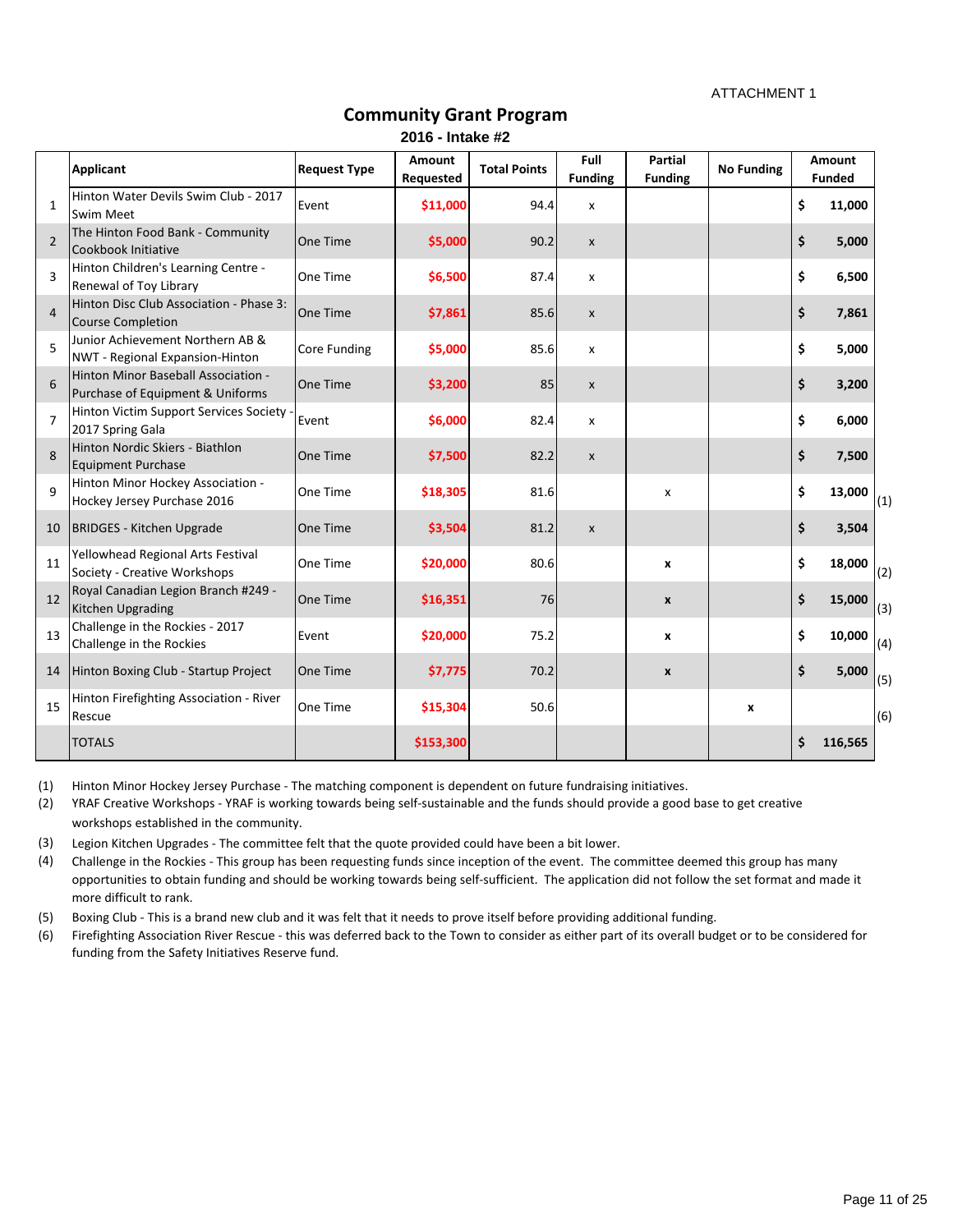

#### **COMMUNITY GRANT PROGRAM**

#### **INTAKE #2 - 2016**

| Organization                                                                                                                                                                                                                                                                                                                                                                  |                          | <b>Recommendation</b> |
|-------------------------------------------------------------------------------------------------------------------------------------------------------------------------------------------------------------------------------------------------------------------------------------------------------------------------------------------------------------------------------|--------------------------|-----------------------|
| <b>BRIDGES</b>                                                                                                                                                                                                                                                                                                                                                                | <b>Request: \$3,504</b>  | \$3,504               |
| <b>Kitchen Upgrades</b><br>The request is for much needed kitchen upgrades that would allow BRIDGES to<br>better service members, their families and local community                                                                                                                                                                                                          |                          |                       |
| <b>Challenge in the Rockies</b><br>2017 Challenge in the Rockies<br>The request is for funding the 2017 Spring Break Challenge in the Rockies which<br>provides a five day event for Hinton and area players.                                                                                                                                                                 | <b>Request: \$20,000</b> | \$10,000              |
| <b>Hinton Boxing Club</b><br><b>Start Up Project</b>                                                                                                                                                                                                                                                                                                                          | <b>Request: \$7,775</b>  | \$5,000               |
| The request for funding is to cover start up costs for this newly formed group<br>which include: equipment, ring, stereo and computer equipment.                                                                                                                                                                                                                              |                          |                       |
| <b>Hinton Children's Learning Centre</b><br><b>Renewal of Toy Library</b><br>The Hinton Children's Learning Centre offers many activities that encourage early<br>learning, literacy and language development and enhanced school readiness. In<br>order to obtain these goals, a toy library is imperative to meet the needs of<br>children of all age groups at the centre. | <b>Request: \$6,500</b>  | \$6,500               |
| <b>Hinton Disc Club Association</b><br>Phase 3 Completion<br>The request for funding is to purchase / install the baskets and necessary signs,<br>thus making the course truly playable. This is phase 3 of 5.                                                                                                                                                                | Request: \$7,861         | \$7,681               |
| <b>Hinton Firefighting Association</b><br><b>River Rescue</b>                                                                                                                                                                                                                                                                                                                 | Request: \$15,304        | \$0                   |
| The request for funding is to purchase river rescue equipment to address the ever<br>growing need for moving water rescue capabilities within our community.                                                                                                                                                                                                                  |                          |                       |
| <b>Hinton Minor Baseball Association</b><br><b>Purchase of Equipment and Uniforms</b><br>The 2016 season saw record numbers of players to date. With the growing<br>number of players comes the need for additional equipment as well as some of the<br>older equipment needing to be changed out.                                                                            | <b>Request: \$3,200</b>  | \$3,200               |
| <b>Hinton Minor Hockey Association</b><br>Hockey Jersey Purchase 2016<br>Funding requested to provide new hockey jerseys and socks for 4 teams in the<br>2016 season (2 PeeWee, 1 Bantam and 1 Midget) as the old equipment is worn<br>out. This will also provide consistency with team uniforms.                                                                            | <b>Request: \$18,305</b> | \$13,000              |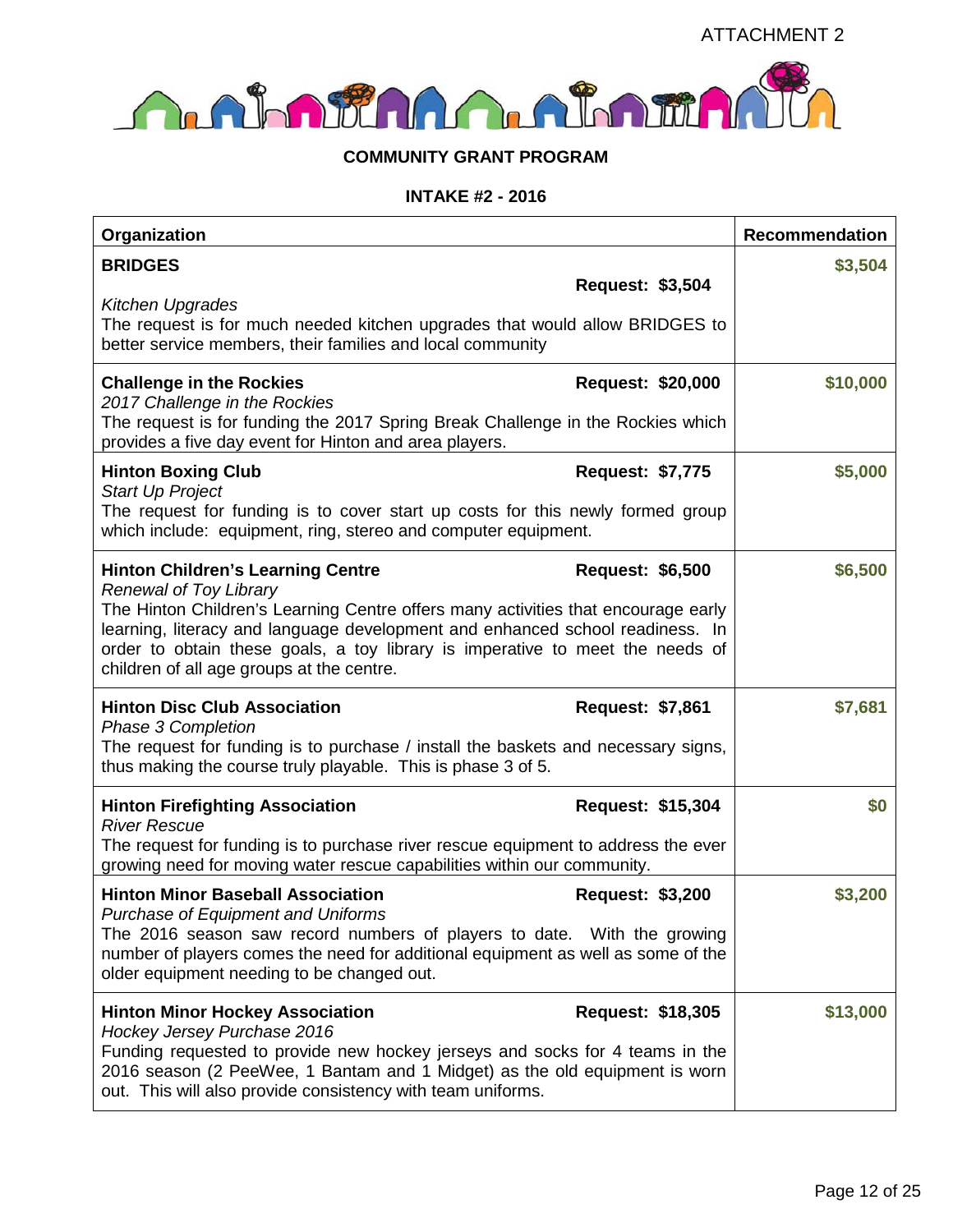| <b>Hinton Nordic Skiers</b><br><b>Biathlon Equipment Purchase</b><br>The request for funding is for equipment that will provide high quality outdoor recreation<br>opportunities for youth in Hinton as well as assist in attracting tourists due to the hosting of<br>another Provincial Level Biathlon Race in February 2017.                                                                        | <b>Request: \$7,500</b>  | \$7,500  |
|--------------------------------------------------------------------------------------------------------------------------------------------------------------------------------------------------------------------------------------------------------------------------------------------------------------------------------------------------------------------------------------------------------|--------------------------|----------|
| <b>Hinton Victim Support Services Society</b><br>2017 Spring Gala<br>The Spring Gala is an event that provides funding for services for all victims of crime,<br>tragedy and trauma. Funding requested will be used for hosting the 2017 event.                                                                                                                                                        | <b>Request: \$6,000</b>  | \$6,000  |
| <b>Hinton Water Devils Swim Club</b><br>2017 Swim Meet<br>The request is for hosting the 2017 Swim Meet to cover costs including facility rental.                                                                                                                                                                                                                                                      | <b>Request: \$11,000</b> | \$11,000 |
| <b>Junior Achievement Northern AB &amp; NWT</b><br><b>Regional Expansion to Hinton</b><br>Junior Achievement Northern Alberta & NWT (JANA) core purpose is to inspire and<br>educate young Albertan to experience free enterprise, understand business and<br>economics, and develop entrepreneurial and leadership skills to include the Hinton area                                                  | <b>Request: \$5,000</b>  | \$5,000  |
| Royal Canadian Legion Branch #249<br><b>Kitchen Upgrading</b><br>The request is to secure funds to replace flooring and cupboards in the Legion kitchen<br>which will provide a healthier and safer work environment for volunteers.                                                                                                                                                                   | <b>Request: \$16,350</b> | \$15,000 |
| <b>The Hinton Food Bank</b><br><b>Community Cookbook Initiative</b><br>The request is to create a community cookbook compiled from recipes of members of the<br>community. The cookbook will be available for sale and 100% of the profits will benefit the<br>Hinton & District Food Bank.                                                                                                            | <b>Request: \$5,000</b>  | \$5,000  |
| <b>Yellowhead Regional Arts Festival Society (YRAF)</b><br><b>Creative Workshops</b><br>YRAF Society provides the opportunity for all members of the community to practice,<br>hone, and showcase their creative skill in a fun, educational and learning atmosphere.<br>Funding will provide a minimum of 24 creative workshops to help foster community spirit,<br>creative growth and volunteerism. | <b>Request: \$20,000</b> | \$18,000 |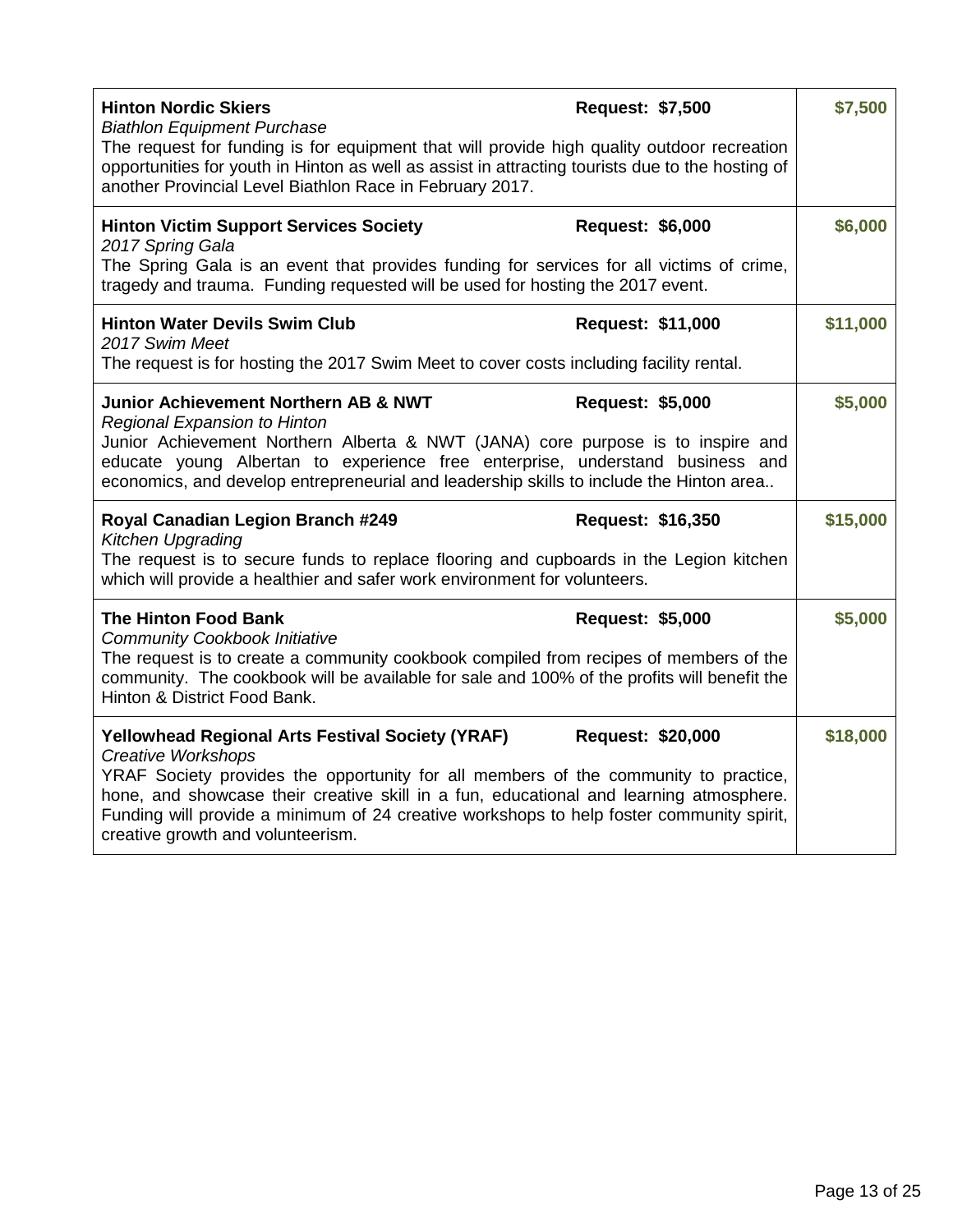

## **TOWN OF HINTON REQUEST FOR DECISION**

**DATE:** October 12, 2016

#### **TO: REGULAR MEETING OF COUNCIL OF OCTOBER 18, 2016**

**FROM:** Mike Schwirtz, Chief Administrative Officer

#### **RE: Hinton Geothermal District Energy (HGDE) Pre-FEED Study**

#### **Recommendation:**

*That Council direct Administration to provide \$225,000 from the Automated Traffic Enforcement*  reserve to fund the Pre-FEED study to determine the feasibility of the Hinton Geothermal District *Energy Project.*

#### **Concluding Statement**

The feasibility study will provide Hinton Town Council with important information and analysis including options, risks and opportunities with financial implications of the Hinton Geothermal District Energy Project. It will be a key resource in support of grant funding applications from the Provincial and Federal Governments.

#### **Conforms with: Yes/No/ Partial Comments Municipal and Provincial Laws** N/A

**Conformance of recommendation to existing laws and Hinton Council plans**

| Law J                                              |     |                                                                                                                                                                                                                                                                                                                                                                                            |
|----------------------------------------------------|-----|--------------------------------------------------------------------------------------------------------------------------------------------------------------------------------------------------------------------------------------------------------------------------------------------------------------------------------------------------------------------------------------------|
| <b>Community Sustainability</b><br>Plan            | Yes | Sustainability involves living in a way that meets today's<br>needs without compromising the ability for<br>future<br>generations to meet their own needs. With the potential of<br>added costs being placed on the consumer for heat and<br>energy, it is the right time to be looking at alternative energy<br>sources that has the potential of providing options at a<br>reduced cost. |
| <b>Council's Strategic Plan</b>                    | Yes | Hinton Town Council serves the interests of citizens to<br>enable our community to reach its full potential by promoting<br>Hinton's strengths and capturing sustainable opportunities                                                                                                                                                                                                     |
| Long Term Capital Plan or<br><b>Adopted budget</b> | N/A |                                                                                                                                                                                                                                                                                                                                                                                            |

#### **Background / Introduction**

This item is before Council to formally approve the direction provided by Council at the October 11, 2016 Standing Committee meeting.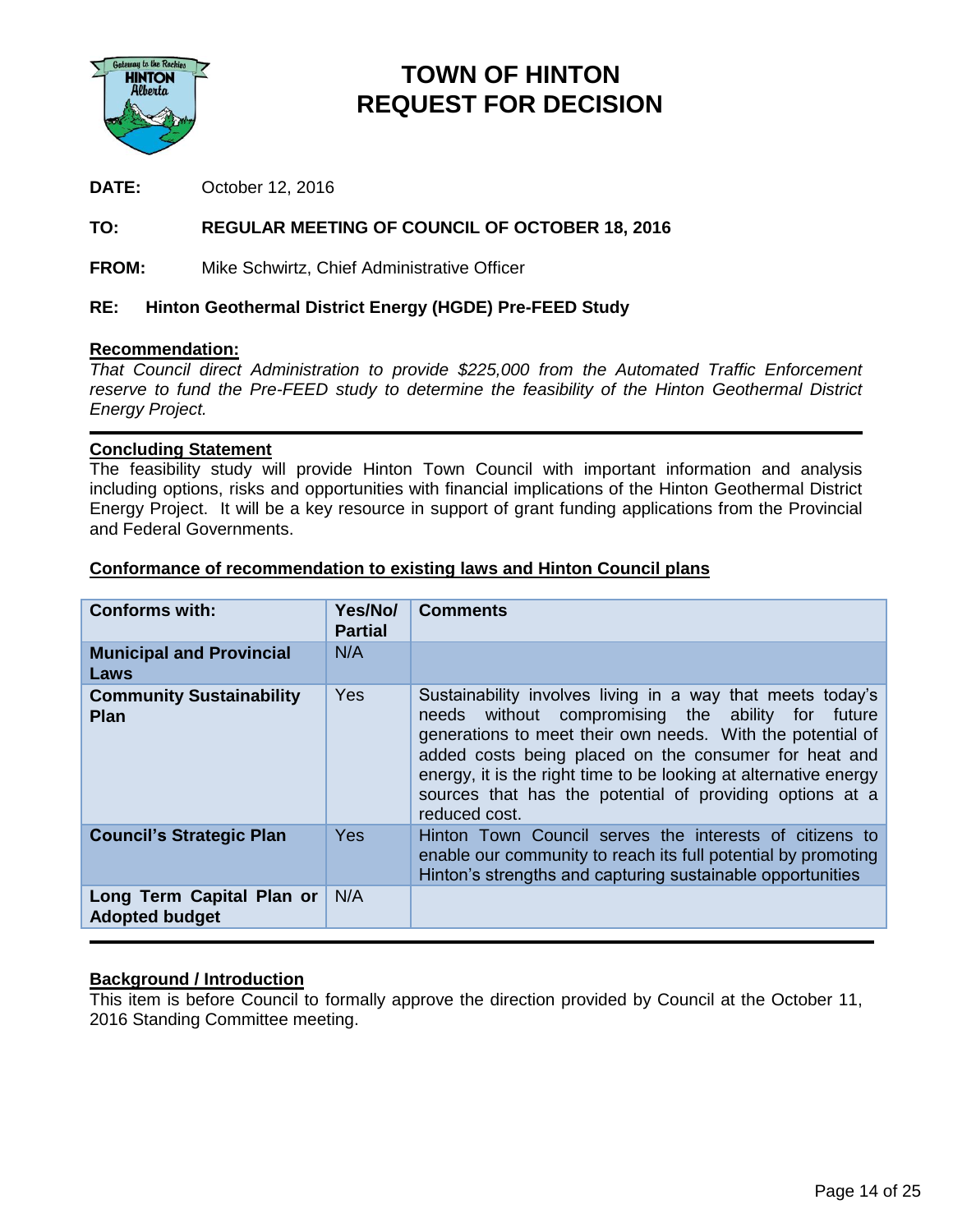#### **Options**

- 1. Proceed with the Pre-Feed study to determine the feasibility of the Hinton Geothermal District Energy Project;
- 2. Refer the matter to a future council meeting for review;
- 3. Refer the matter back to administration for more information;
- 4. Do no proceed with the feasibility study.

#### **Administration Assessment of Options and Conclusion**

The Study will cover the characteristics of the geothermal resource, candidate gas wells to be repurposed, likely Project development activities, budgetary costs, timelines and other pertinent project matters. The Study will discuss heat potential based on a review of published and proprietary information in accordance with the Canadian Geothermal Resource Code. Resource production, distribution system and customer service capital requirements will be assessed with Class 5 budgetary cost estimates. A Phase One project economic analysis will be provided with levelized cost and scenario sensitivities.

The Study will identify options, risks and opportunities with financial implications.

#### **Study Overview:**

#### *Upstream Project - Geothermal Resource Production*

The Study will address resource prospectivity, provide a Class 5 estimate of the costs of resource production facilities, estimated operating costs and identify risks and opportunities relative to both capital and operating costs. The Study will address regulatory requirements and suggest a Project upstream development schedule.

#### *Midstream Project - District Energy System*

The Study will make a Class 5 cost estimate of the distribution facilities, estimated operating costs and identify risks and opportunities relative to both capital and operating costs. The Study will address regulatory requirements and suggest a midstream project development schedule.

#### *Downstream Project - Customer Energy Services*

The Study will make a Class 5 cost estimate of the interconnection facilities and HVAC replacement equipment recommended to receive service from the distribution system, estimate operating costs and identify risks and opportunities relative to both capital and operating costs. The Study will tier prospective customers based on a hierarchy of heating systems, estimated conversion costs, operating savings, thermal load and load profile, each after correlating potential efficiency retrofit improvements. The Study will provide energy efficiency audits of each of the nine proposed customer buildings to suggest potential energy savings options. The Study will address regulatory requirements and suggest a downstream customer interconnection project development schedule.

#### *Project Financial Assessment*

The Study will provide a pretax unlevered financial analysis of the Project with simple payback, rate of return and levelized cost of service outputs.

#### **Study Deliverables:**

The Study will analyze and summarize the characteristics of the resource to be produced, the oil and gas wells to be repurposed or new for-purpose geothermal production and/or injection wells to be drilled, the preferred means to contract these activities, process, budgetary costs, timelines and other pertinent project matters. The preliminary assessment of heat potential will be in accordance with the Canadian Geothermal Resource Code. The distribution system and stakeholder service matters will be defined and assessed with timelines and Class 5 budgetary costs. An economic model for the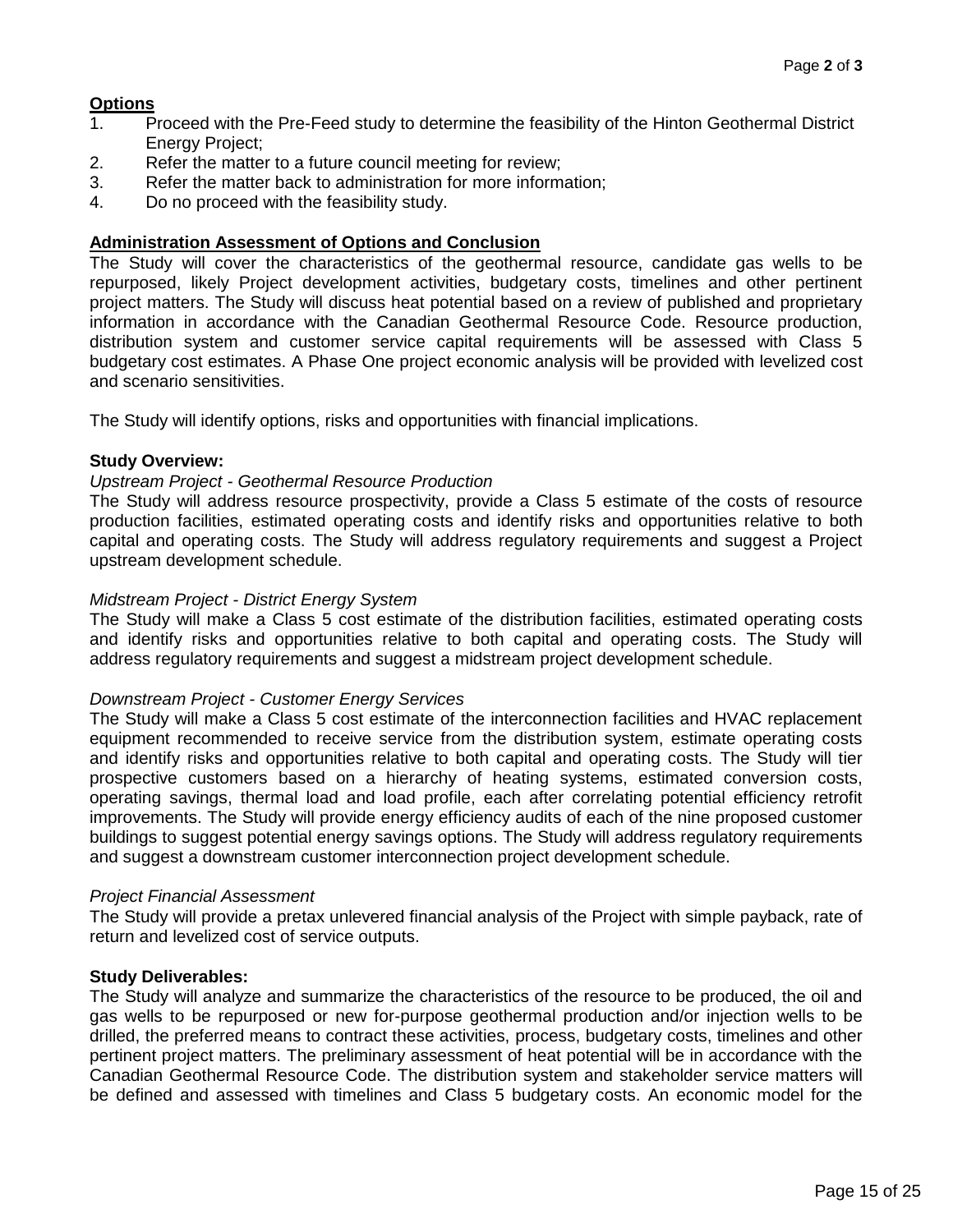entirety of a first phase geothermal district energy project will be provided with levelized cost and scenario analysis.

#### **Project Timeline/Completion:**

It is difficult to predict the beginning in time and duration of time required to complete each of the multiple Study tasks within the several subproject (upstream, midstream, downstream) swim lanes. The significant unknowns are relative to technical matters and the engagement of necessary project stakeholders. As a matter of example, the time required for engagement with oil and gas field operators cannot be perfectly predicted. Geothermal repurposing technical matters and the number of wells to be evaluated remain to be determined. Further, the companion regulatory engagement is an open ended process.

It is expected that the Study work will take approximately 90 days to complete (assuming reasonable stakeholder engagement) and up to 30 days to document. Epoch is prepared to begin work in October 2016 with an anticipated 1Q17 delivery of the draft Study report.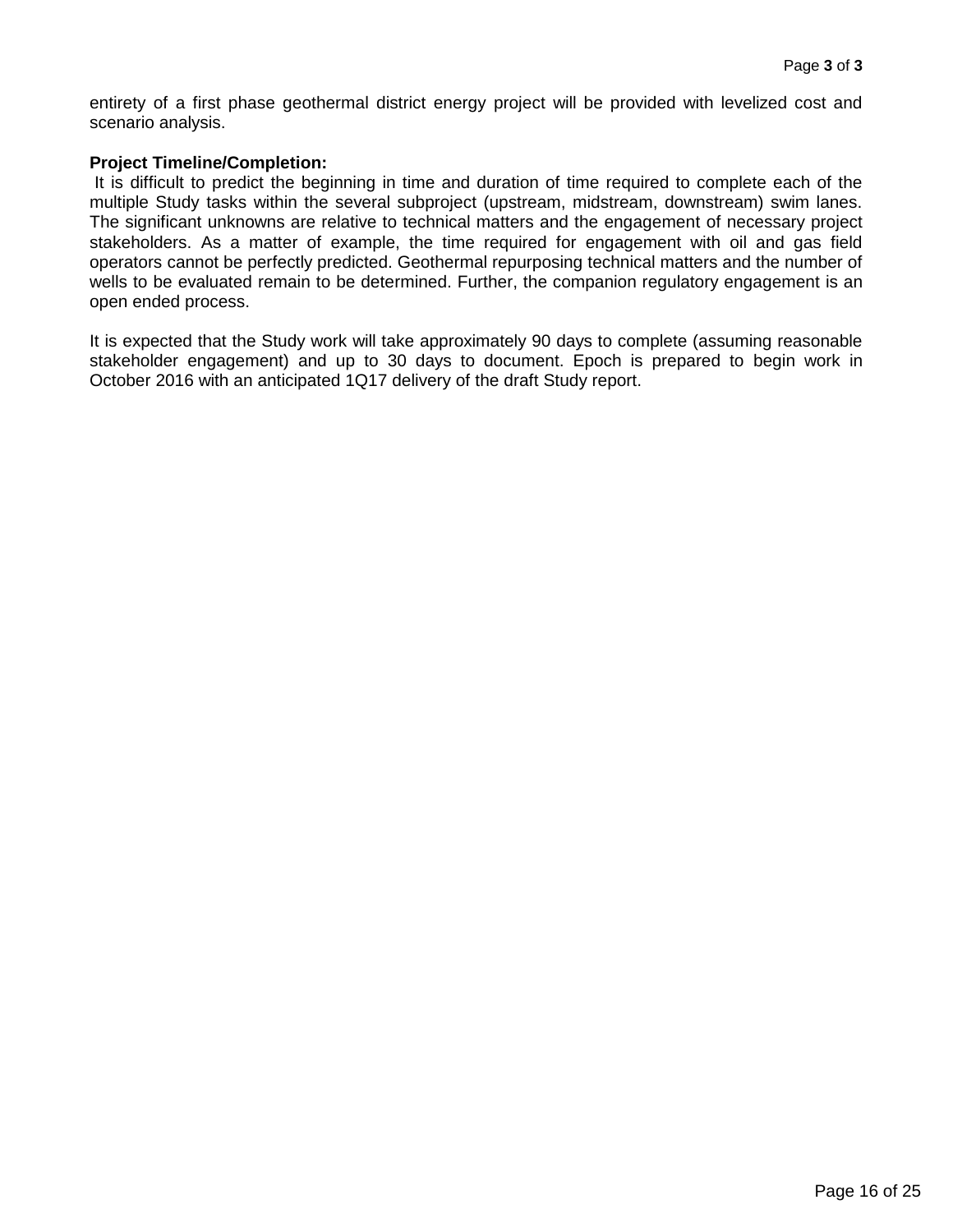

# TOWN OF HINTON REQUEST FOR DECISION

#### TO: REGULAR MEETING OF COUNCIL OF OCTOBER 18, 2016

#### Recommendation:

#### Concluding Statement

#### Conformance of recommendation to existing laws and Hinton Council <sup>p</sup>lans

| <b>TOWN OF HINTON</b><br><b>REQUEST FOR DECISION</b>                                                                                                                                                                                                                                                                                                                                                     |                           |                                                                                  |  |  |
|----------------------------------------------------------------------------------------------------------------------------------------------------------------------------------------------------------------------------------------------------------------------------------------------------------------------------------------------------------------------------------------------------------|---------------------------|----------------------------------------------------------------------------------|--|--|
| DATE:<br>October 12, 2016                                                                                                                                                                                                                                                                                                                                                                                |                           |                                                                                  |  |  |
| TO:                                                                                                                                                                                                                                                                                                                                                                                                      |                           | REGULAR MEETING OF COUNCIL OF OCTOBER 18, 2016                                   |  |  |
| <b>FROM:</b>                                                                                                                                                                                                                                                                                                                                                                                             |                           | Rhonda West, Executive & Legislative Assistant                                   |  |  |
| <b>APPROVED BY:</b>                                                                                                                                                                                                                                                                                                                                                                                      |                           | Mike Schwirtz, Chief Administrative Officer                                      |  |  |
| RE:                                                                                                                                                                                                                                                                                                                                                                                                      |                           | Planning & Development Fees & Charges Bylaw #1104-1                              |  |  |
| <b>Recommendation:</b><br>That Council gives Bylaw #1104-1 first reading;<br>That Council gives Bylaw #1104-1 second reading;<br>That Council gives Bylaw #1104-1 unanimous consent for third reading;<br>That Council gives Bylaw #1104-1 third and final reading.<br><b>Concluding Statement</b><br>It is important to ensure that Town bylaws reflect correct information for the citizens of Hinton. |                           |                                                                                  |  |  |
|                                                                                                                                                                                                                                                                                                                                                                                                          |                           | <b>Conformance of recommendation to existing laws and Hinton Council plans</b>   |  |  |
| <b>Conforms with:</b>                                                                                                                                                                                                                                                                                                                                                                                    | Yes/No/<br><b>Partial</b> | <b>Comments</b>                                                                  |  |  |
| <b>Municipal and Provincial</b><br>Laws                                                                                                                                                                                                                                                                                                                                                                  | Yes                       | Council may pass bylaws establishing fees for licenses,<br>permits and approvals |  |  |
| <b>Community Sustainability</b><br>Plan                                                                                                                                                                                                                                                                                                                                                                  | N/A                       |                                                                                  |  |  |
| <b>Council's Strategic Plan</b>                                                                                                                                                                                                                                                                                                                                                                          | <b>Yes</b>                | It is important to maintain open and accountable processes<br>and procedures     |  |  |
| Long Term Capital Plan or<br><b>Adopted budget</b>                                                                                                                                                                                                                                                                                                                                                       | N/A                       |                                                                                  |  |  |

#### **Background / Introduction**

This item is before Council to approve Bylaw #1104-1.

#### **Options**

- 1. Give Bylaw #1104-1 all three readings;
- 2. Give Bylaw #1104-1 first and second reading only;
- 3. Not proceed with Bylaw #1104-1.

#### Administration Assessment of Options and Conclusion

Bylaw #1104 was first presented to Council at the August 16, <sup>2016</sup> Regular Meeting of Council. The Schedule "A" in Bylaw #1104 at first reading is the same that is attached to Bylaw #1104-1. After first reading, there were <sup>a</sup> number of changes made to the bylaw as <sup>a</sup> result of the feedback the Town had received from stakeholders and residents. When the bylaw was presented to Council for second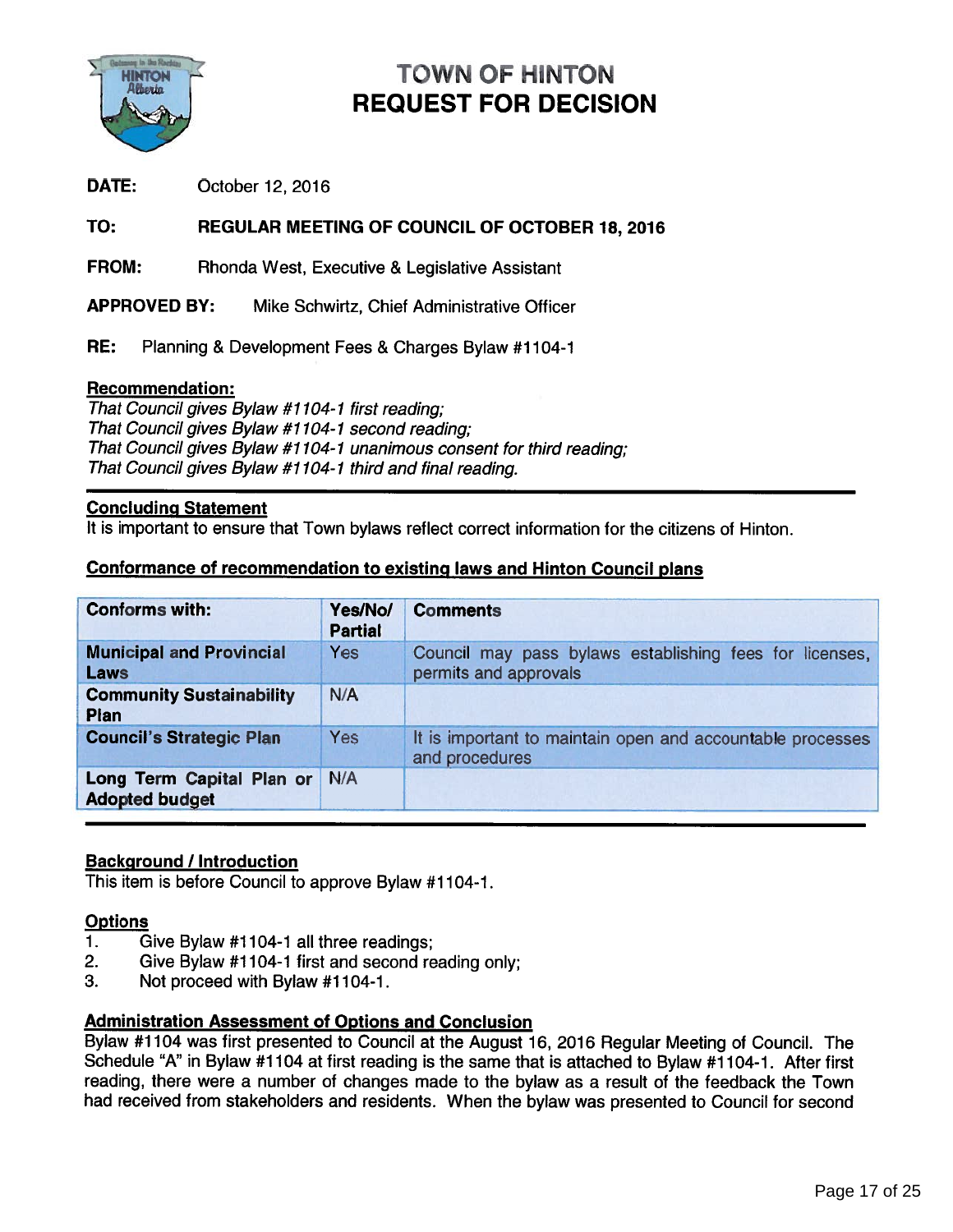and third readings at the September  $6<sup>th</sup>$  Regular Council Meeting the Schedule "A" was missing the highlighted areas. Under the requirements of the MGA, council must be presented with the full text of the bylaw at first and third readings. As the incorrect schedule was attached to the bylaw for third reading, Administration is bringing back an amendment that reflects the correct schedule (the one that was presented to Council at first reading).

#### Chief Administrative Officer Comments

This error occurred during the final editing of Bylaw #1104 between the first reading and the second and third readings. In an effort to eliminate this type of error from occurring in the future Administration has added an additional check and balance for all bylaws and fees schedules that are presented to Council for adoption. We are also looking into purchasing specific editing software that can help improve accuracy when documents are amended.

<sup>I</sup> apologize for this error and <sup>I</sup> assure Council and the public that this has not cost the taxpayer money or resulted in any revenue losses. The error was quickly identified and is presented to Council to be corrected.

#### **Attachment**

1. Draft Bylaw #1104-1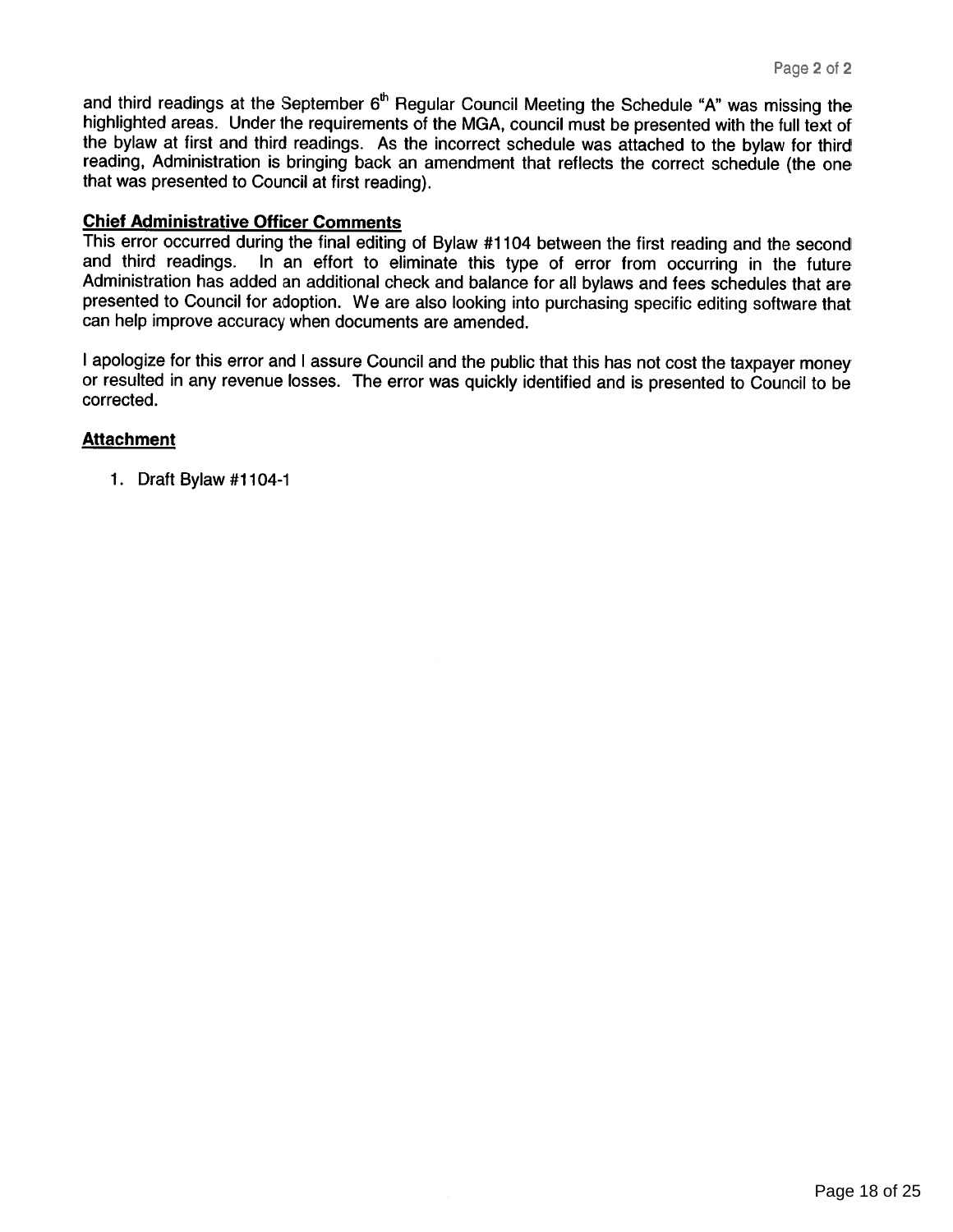

#### TOWN OF HINTON **BYLAW #1104-1**

# BYLAW OF THE TOWN OF HINTON IN THE PROVINCE OF ALBERTA TO PROVIDE FOR PLANNING AND DEVELOPMENT FEES AND CHARGES CHARGED BY THE MUNICIPALITY FOR DEVELOPMENT PERMIT, SUBDIVISION AND SERVICES TOWN OF HINTON<br>
READAFFIRST TO PROVIDE FOR PLANNING AND DEVELOPMENT FOR PROVIDE FOR PLANNING AND DEVELOPMENT FOR DEVELOPMENT FOR DEVELOPMENT FOR DEVELOPMENT FOR DEVELOPMENT FOR DEVELOPMENT PERMIT, SUBDIVISION AND CHARGED B

WHEREAS the Municipal Government Act, R.S.A. 2000, c. M-26 (hereinafter referred to the "Act") as amended, provides that <sup>a</sup> municipality may pass bylaws for municipal purposes respecting services provided by the municipality; and

WHEREAS the Act provides for the establishment of fees for licenses, permits and approvals by bylaw;

NOW THEREFORE the Council of the Town of Hinton, duly assembled, hereby enacts, as follows:

- 1. That the Fees and Charges attached hereto and forming par<sup>t</sup> of this Bylaw as Schedule "A" represents the fees and charges applicable to the Planning and Development services provided by the Town of Hinton.
- 2. That this Bylaw comes into effect upon receiving third and final reading.

| a the Rockles<br><b>TTON</b><br>berta |                            | <b>TOWN OF HINTON</b><br><b>BYLAW #1104-1</b>                                                                                                                            |  |
|---------------------------------------|----------------------------|--------------------------------------------------------------------------------------------------------------------------------------------------------------------------|--|
|                                       |                            | BYLAW OF THE TOWN OF HINTON IN THE PROVIN<br>TO PROVIDE FOR PLANNING AND DEVELOPMENT FE<br><b>CHARGED BY THE MUNICIPALITY</b><br>FOR DEVELOPMENT PERMIT, SUBDIVISION AND |  |
|                                       | d by the municipality; and | EAS the Municipal Government Act, R.S.A. 2000, c. M-26 (hereinafter i<br>d, provides that a municipality may pass bylaws for municipal purpo                             |  |
|                                       |                            | EAS the Act provides for the establishment of fees for licenses, permits and                                                                                             |  |
|                                       |                            | <b>HEREFORE</b> the Council of the Town of Hinton, duly assembled, hereby e                                                                                              |  |
| by the Town of Hinton.                |                            | That the Fees and Charges attached hereto and forming part of this<br>represents the fees and charges applicable to the Planning and Develop                             |  |
|                                       |                            | That this Bylaw comes into effect upon receiving third and final reading.                                                                                                |  |
|                                       |                            | READ A FIRST TIME THIS _________ DAY OF _________________, 2016.                                                                                                         |  |
|                                       |                            | READ A SECOND TIME THIS ________ DAY OF _____________, 2016.                                                                                                             |  |
|                                       |                            | READ A THIRD TIME THIS _________ DAY OF _________________, 2016                                                                                                          |  |

MAYOR

DIRECTOR OF CORPORATE SERVICES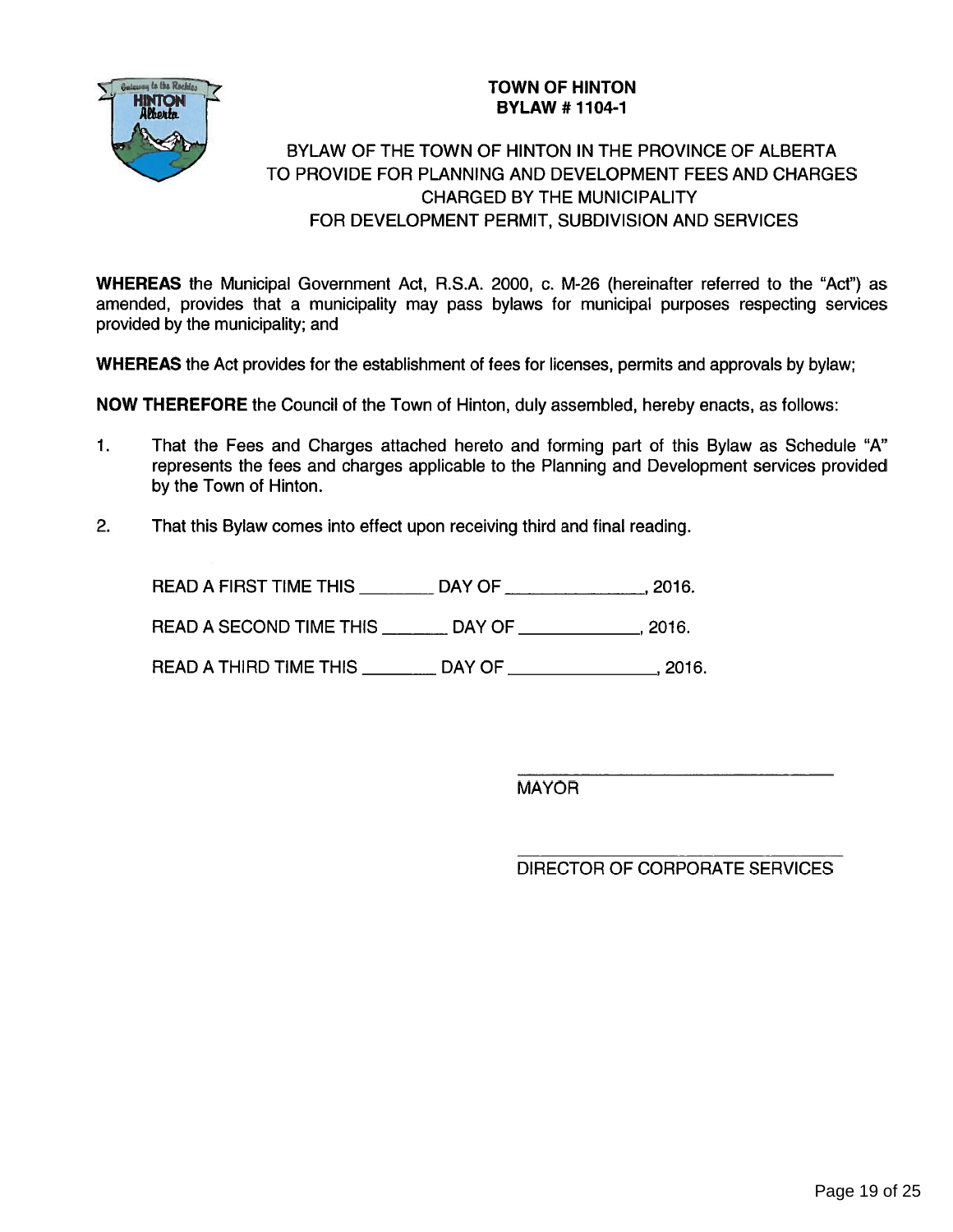

| <b>ANTON</b>                                                  | <b>Planning &amp; Development Fees and Charges</b><br><b>SCHEDULE "A"</b>                                                                                                                                                                                                                                                                                                                                                                                                                                                                                                                                                                                                                                                                       |          | Bylaw #1104-1                 |
|---------------------------------------------------------------|-------------------------------------------------------------------------------------------------------------------------------------------------------------------------------------------------------------------------------------------------------------------------------------------------------------------------------------------------------------------------------------------------------------------------------------------------------------------------------------------------------------------------------------------------------------------------------------------------------------------------------------------------------------------------------------------------------------------------------------------------|----------|-------------------------------|
| <b>Development Permit Fees</b>                                |                                                                                                                                                                                                                                                                                                                                                                                                                                                                                                                                                                                                                                                                                                                                                 |          |                               |
| <b>Category</b>                                               | <b>Application Type</b>                                                                                                                                                                                                                                                                                                                                                                                                                                                                                                                                                                                                                                                                                                                         |          | Fee                           |
| Residential                                                   | <b>New Dwelling Development Permit</b>                                                                                                                                                                                                                                                                                                                                                                                                                                                                                                                                                                                                                                                                                                          | \$       | 200.00                        |
|                                                               | <b>Garages or Dwelling Additions</b>                                                                                                                                                                                                                                                                                                                                                                                                                                                                                                                                                                                                                                                                                                            | \$       | 75.00                         |
|                                                               | <b>Other Accessory Structures Requiring Permits:</b><br>Accessory Building/Structures greater than 10.0 metres <sup>2</sup> and meeting district<br>requirements<br>• Fences and Gates greater than 1.0 metre in height in the Front Yard and<br>greater than 2.0 metres in Side and Rear Yards, meeting district requirements<br>Flag Poles and Other Poles greater than 4.5 metres in height<br>Landscaping where the proposed grades will adversely affect the subject or<br>adjacent Parcel<br>Maintenance where such work includes or constitutes structural alterations<br>Retaining walls greater than 1.2 metres in height<br>Satellite Dishes greater than 1.2 metres in diameter directly attached to a<br>roof, side wall or Balcony | \$       | 50.00                         |
|                                                               | Outdoor fire pit, barbecue, fireplace or stove contact Fire Department for Permit.                                                                                                                                                                                                                                                                                                                                                                                                                                                                                                                                                                                                                                                              |          |                               |
|                                                               | Secondary Suites (Internal & External)                                                                                                                                                                                                                                                                                                                                                                                                                                                                                                                                                                                                                                                                                                          | \$       | 200.00                        |
|                                                               | <b>Development Permit Extension</b>                                                                                                                                                                                                                                                                                                                                                                                                                                                                                                                                                                                                                                                                                                             |          | Half the Application fee      |
|                                                               |                                                                                                                                                                                                                                                                                                                                                                                                                                                                                                                                                                                                                                                                                                                                                 |          |                               |
| Commercial                                                    | <b>New Development Permit</b>                                                                                                                                                                                                                                                                                                                                                                                                                                                                                                                                                                                                                                                                                                                   | \$       | 200.00                        |
|                                                               | plus \$2.00/m2 on total floor area                                                                                                                                                                                                                                                                                                                                                                                                                                                                                                                                                                                                                                                                                                              |          |                               |
|                                                               | <b>Additions</b>                                                                                                                                                                                                                                                                                                                                                                                                                                                                                                                                                                                                                                                                                                                                | \$       | 75.00                         |
|                                                               | <b>Exterior Renovations</b>                                                                                                                                                                                                                                                                                                                                                                                                                                                                                                                                                                                                                                                                                                                     | \$       | 200.00                        |
|                                                               | Change of Use                                                                                                                                                                                                                                                                                                                                                                                                                                                                                                                                                                                                                                                                                                                                   | \$       | 100.00                        |
|                                                               |                                                                                                                                                                                                                                                                                                                                                                                                                                                                                                                                                                                                                                                                                                                                                 |          |                               |
| Industrial                                                    | <b>New Development Permit</b>                                                                                                                                                                                                                                                                                                                                                                                                                                                                                                                                                                                                                                                                                                                   | \$       | 200.00                        |
|                                                               | plus \$2,00/m <sup>2</sup> on total floor area<br><b>Additions</b>                                                                                                                                                                                                                                                                                                                                                                                                                                                                                                                                                                                                                                                                              |          |                               |
|                                                               | <b>Exterior Renovations</b>                                                                                                                                                                                                                                                                                                                                                                                                                                                                                                                                                                                                                                                                                                                     | \$       | 75.00<br>200.00               |
|                                                               | Change of Use                                                                                                                                                                                                                                                                                                                                                                                                                                                                                                                                                                                                                                                                                                                                   | \$<br>\$ | 100.00                        |
|                                                               |                                                                                                                                                                                                                                                                                                                                                                                                                                                                                                                                                                                                                                                                                                                                                 |          |                               |
| Multiple Dwelling Residential District New Development Permit |                                                                                                                                                                                                                                                                                                                                                                                                                                                                                                                                                                                                                                                                                                                                                 | \$       | 350.00                        |
|                                                               |                                                                                                                                                                                                                                                                                                                                                                                                                                                                                                                                                                                                                                                                                                                                                 |          |                               |
| <b>Home Based Businesses</b>                                  | <b>Home Occupations</b>                                                                                                                                                                                                                                                                                                                                                                                                                                                                                                                                                                                                                                                                                                                         | \$       | 75.00                         |
|                                                               | Live/Work Units                                                                                                                                                                                                                                                                                                                                                                                                                                                                                                                                                                                                                                                                                                                                 | \$       | 75.00                         |
|                                                               | <b>Bed and Breakfasts</b><br>per guest room                                                                                                                                                                                                                                                                                                                                                                                                                                                                                                                                                                                                                                                                                                     | \$       | 100.00                        |
|                                                               |                                                                                                                                                                                                                                                                                                                                                                                                                                                                                                                                                                                                                                                                                                                                                 |          |                               |
| Relocation/Demolition                                         | All Districts - Principal Building                                                                                                                                                                                                                                                                                                                                                                                                                                                                                                                                                                                                                                                                                                              | \$       | 250.00                        |
|                                                               | Accessory Building (over 30m <sup>2</sup> )                                                                                                                                                                                                                                                                                                                                                                                                                                                                                                                                                                                                                                                                                                     | \$       | 50.00                         |
| Signage                                                       |                                                                                                                                                                                                                                                                                                                                                                                                                                                                                                                                                                                                                                                                                                                                                 |          |                               |
|                                                               | Signs (per sign)<br><b>Billboard Sign</b>                                                                                                                                                                                                                                                                                                                                                                                                                                                                                                                                                                                                                                                                                                       | \$<br>\$ | 50.00                         |
|                                                               |                                                                                                                                                                                                                                                                                                                                                                                                                                                                                                                                                                                                                                                                                                                                                 |          | 200.00                        |
| Stripping and Grading                                         | <b>Tree Clearing</b>                                                                                                                                                                                                                                                                                                                                                                                                                                                                                                                                                                                                                                                                                                                            | \$       | 200.00                        |
|                                                               | Stripping and Grading                                                                                                                                                                                                                                                                                                                                                                                                                                                                                                                                                                                                                                                                                                                           | \$       | 200.00                        |
|                                                               |                                                                                                                                                                                                                                                                                                                                                                                                                                                                                                                                                                                                                                                                                                                                                 |          |                               |
| Underground Petroleum Tank                                    | ---                                                                                                                                                                                                                                                                                                                                                                                                                                                                                                                                                                                                                                                                                                                                             | \$       | 50.00                         |
| Development with No Permit                                    | All                                                                                                                                                                                                                                                                                                                                                                                                                                                                                                                                                                                                                                                                                                                                             |          | <b>Double Application Fee</b> |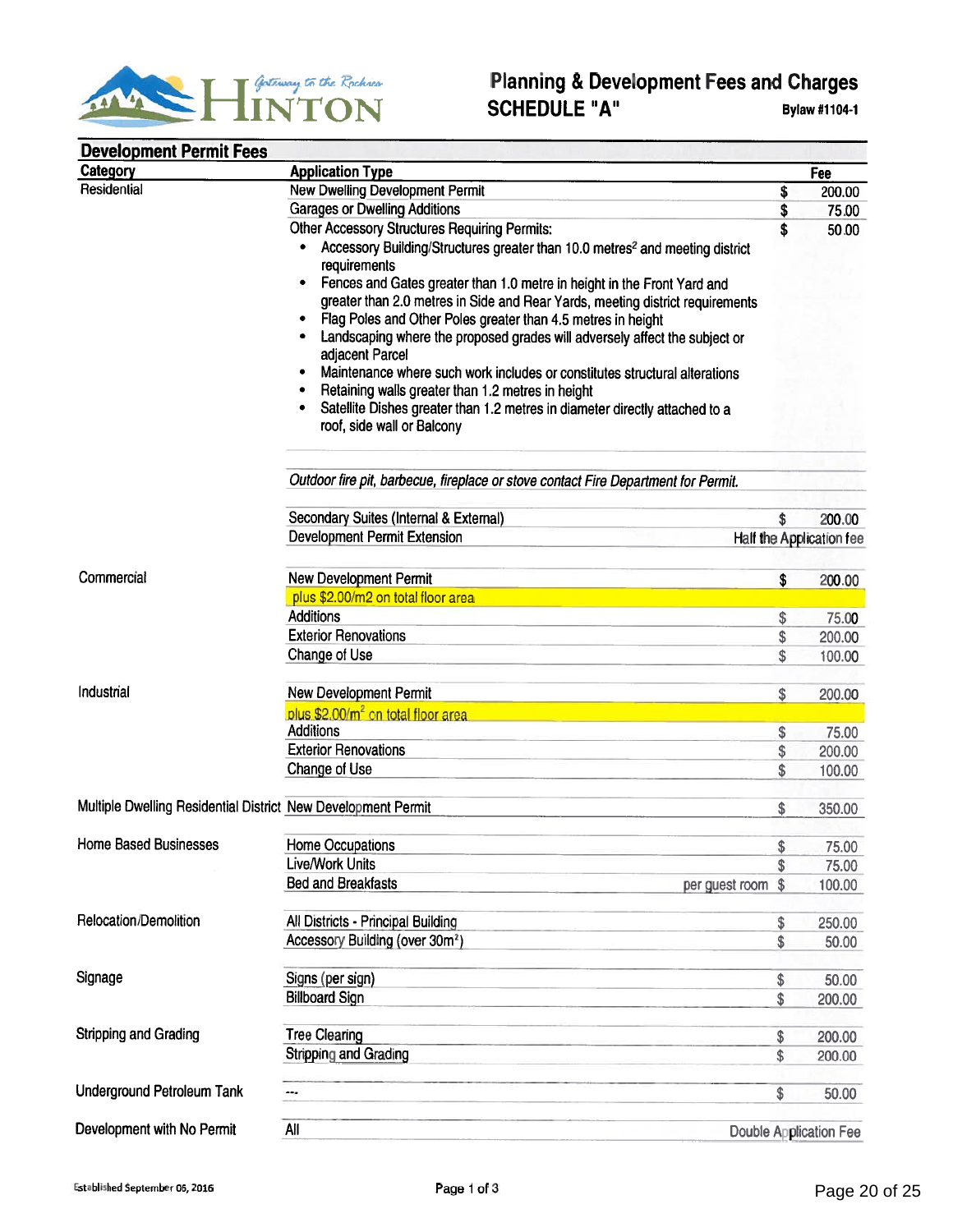#### Additional Fees and Charges may apply subject to the Development

| <b>Development Permit Deposits</b> |                                                                                                         |    |          |  |
|------------------------------------|---------------------------------------------------------------------------------------------------------|----|----------|--|
| Category                           | <b>Application Type</b>                                                                                 |    | Fee      |  |
| Residential                        | New Dwelling (excluding Manufactured Housing)                                                           | \$ | 2,000.00 |  |
|                                    | Garage                                                                                                  | \$ | 1,000.00 |  |
|                                    | <b>Manufactured Housing</b>                                                                             | S  | 500.00   |  |
|                                    | <b>Additions - All Districts</b>                                                                        | S  | 500.00   |  |
| Commercial/Industrial              | Building - \$5.50 per m <sup>2</sup> of total floor area to a maximum of \$20,000.00                    |    |          |  |
| <b>Multiple Dwelling Districts</b> | \$500.00 per unit to a maximum of \$20,000.00                                                           |    |          |  |
|                                    | \$100.00 per lineal meter of lot/parcel frontage to a maximum of \$20,000.00                            |    |          |  |
|                                    | Landscaping - \$5.00/m <sup>2</sup> or other conditions, as may be required to a maximum of \$20,000.00 |    |          |  |

| <b>Other Services</b>            |                                                                                          |                                                                             |          |
|----------------------------------|------------------------------------------------------------------------------------------|-----------------------------------------------------------------------------|----------|
| Category                         | <b>Application Type</b>                                                                  |                                                                             | Fee      |
| <b>Compliance Certificate</b>    | Residential                                                                              | 1-3 Business Days \$                                                        | 50.00    |
|                                  | Commercial/Industrial                                                                    | 1-3 Business Days \$                                                        | 100.00   |
|                                  |                                                                                          | 24 Hour Turn around time - Fee Doubled                                      |          |
| <b>Zoning Certificate</b>        | Zoning Certificate                                                                       | \$                                                                          | 30.00    |
| Property File Search             | Residential                                                                              | \$                                                                          | 50.00    |
|                                  | Commercial/Industrial                                                                    | \$                                                                          | 100.00   |
| <b>Encroachment Agreements</b>   | Change of Ownership - Existing Agreement                                                 | \$                                                                          | 50.00    |
|                                  | Minor - 15 m <sup>2</sup> or less in area OR 0.3 m or less beyond the<br>property line   | \$                                                                          | 50.00    |
|                                  | Major - Greater than 15 $m^2$ in area and greater than 0.3 m<br>beyond the property line | \$500.00 plus an annual fee of assessed<br>value from the land in which the |          |
|                                  |                                                                                          | Encroachment comes from x area of the<br>Encroachment divided by 10         |          |
| Variance Application             | Variance of Standards                                                                    | \$                                                                          | 100.00   |
|                                  | Pre-development up to 10%                                                                |                                                                             |          |
|                                  | Greater than 10%                                                                         | \$                                                                          | 250.00   |
|                                  | Proposed "Leave as Built"                                                                | \$                                                                          | 500.00   |
|                                  | Post Development - Non Compliant                                                         |                                                                             |          |
| <b>Statutory Plan Amendments</b> | Cost Estimate will be determined subject to the<br>amendment application                 | \$                                                                          | 1,000.00 |
| <b>Public Hearing</b>            | <b>Advertising Fee</b>                                                                   | \$                                                                          | 600.00   |
| <b>Road Closure</b>              | <b>Application for Road Closure</b>                                                      | \$                                                                          | 500.00   |
| <b>Land Disposals</b>            | Municipal Reserve Disposal                                                               | \$                                                                          | 500.00   |
| Appeal                           | Appeal of Subdivision or Development Permit                                              | \$                                                                          | 250.00   |
|                                  | Inter-Municipal Assessment, Review Subdivision and                                       |                                                                             |          |
|                                  | Development Appeal Board (IMARSDAB)                                                      |                                                                             |          |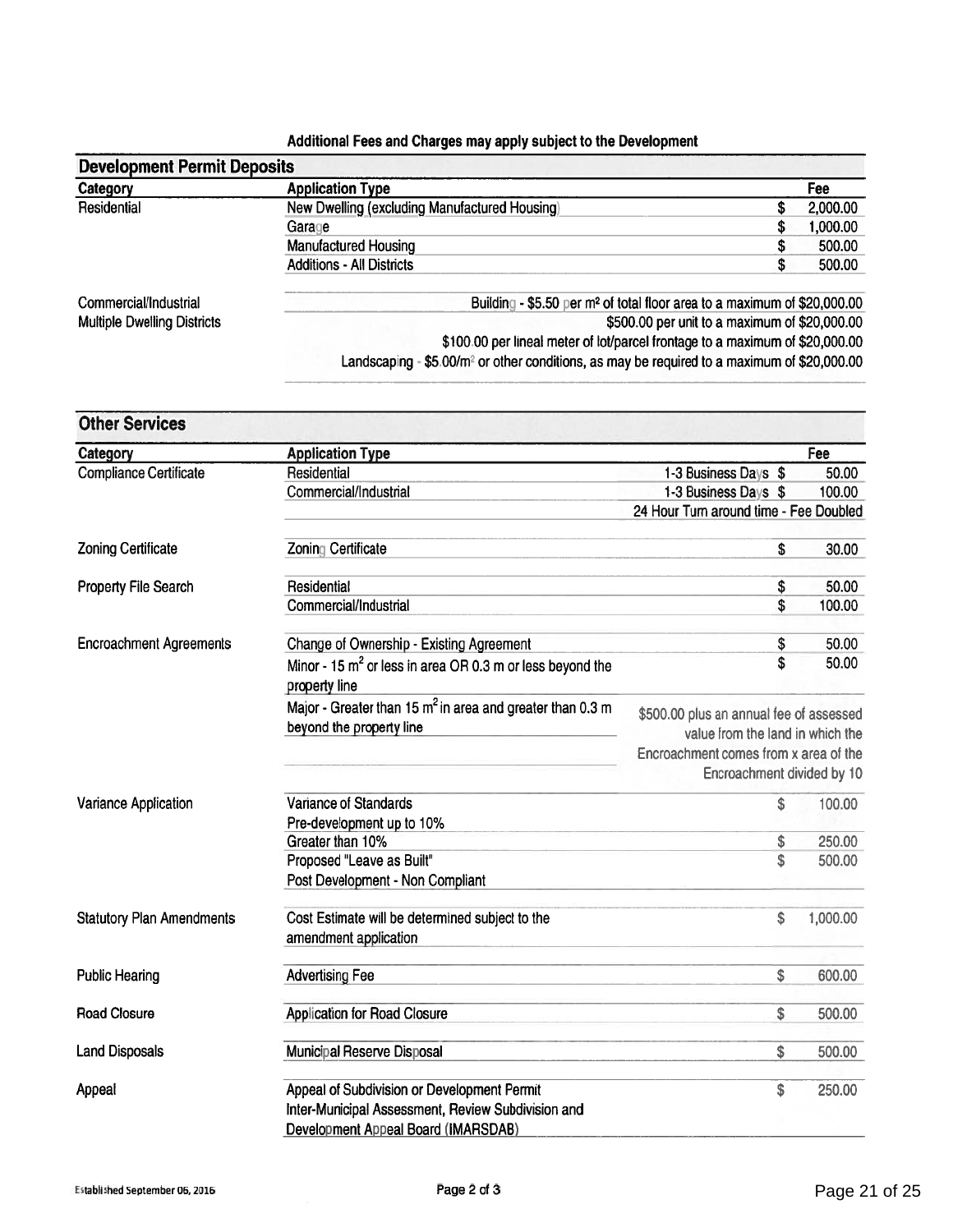| <b>Subdivision Fee Schedule</b> |                              |                           |
|---------------------------------|------------------------------|---------------------------|
| Category                        | <b>Application Type</b>      | Fee                       |
| Residential                     |                              | \$<br>500.00              |
|                                 |                              | plus \$100.00/lot created |
| Commercial                      |                              | \$<br>500.00              |
|                                 |                              | plus \$100.00/lot created |
| Industrial                      |                              | 500.00<br>\$              |
|                                 |                              | plus \$100.00/lot created |
| Endorsement                     | Residential                  | \$<br>100.00              |
|                                 |                              | per lot created           |
|                                 | Commercial                   | 100.00<br>\$              |
|                                 |                              | per lot created           |
|                                 | Industrial                   | 100.00<br>\$              |
|                                 |                              | per lot created           |
|                                 | Condominium                  | 40.00<br>\$               |
|                                 |                              | per unit created          |
| Extension                       | Up to 6 months               | 250.00<br>\$              |
|                                 | Up to a year                 | \$<br>500.00              |
| Revisions                       | Revision of Subdivision Plan | \$<br>250.00              |
| <b>Development Agreements</b>   | Agreement                    | \$<br>250.00              |
|                                 |                              | plus \$10.00/lot          |
|                                 | Per Revision/Amendment       | \$<br>50.00               |

### GIS and Mapping Products

| Product                           | <b>Size</b>                            | <b>Note</b> |     | Fee   |
|-----------------------------------|----------------------------------------|-------------|-----|-------|
| <b>Town Maps</b>                  | Civic Address, Legal Address, Land Use |             |     | 15.00 |
| <b>As-Built Plans</b>             | per 24 x 36 sheet                      |             | \$  | 15.00 |
| <b>PDF Printing Requests</b>      | <b>Bond</b>                            | $/11^2$ \$  |     | 1.50  |
|                                   | Glossy                                 | $/ft^2$     | -\$ | 2.50  |
| Raster Printing (Aerials, Photos) | <b>Bond</b>                            | $/ft^2$ \$  |     | 2.00  |
|                                   | Glossy                                 | $/11^2$ \$  |     | 3.00  |
| Map Books                         | Utilities (11 x 17)                    |             | S   | 50.00 |
|                                   | Civic /Legal Address (8.5 x 11)        |             | \$  | 50.00 |

#### **Custom Mapping/GIS Analysis**

Includes re-projecting data, changing data formats, data customization, this cost is in addition to regular cost of data

(minimum 1/2 hour) /hour \$ 35.00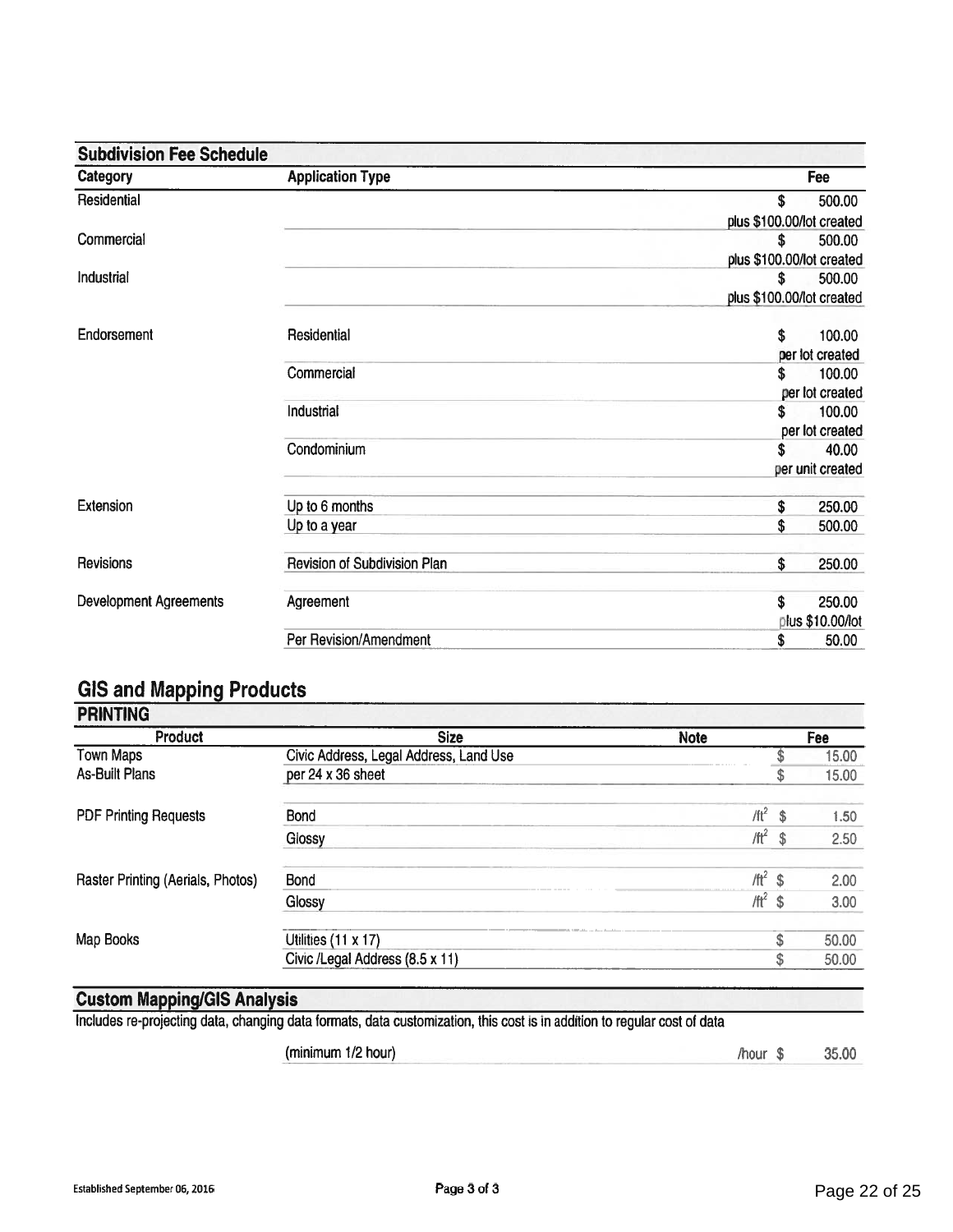

#### Town of Hinton **TION COUNCIL INFORMATION PACKAGE #1** (September 21, 2016) In Advance of October 18, 2016 Regular Council Meeting

Page

#### PRIORITY ITEMS

#### CORRESPONDENCE & INFORMATION ITEMS

- 2 1. Honouring Missing and Murdered Indigenous Women
- 3 4 2. Call for Nominations for Minister's Awards for Excellence in Public Library Service
- 5 6 3. GYPSD Board News

#### REPORTS & MINUTES FOR INFORMATION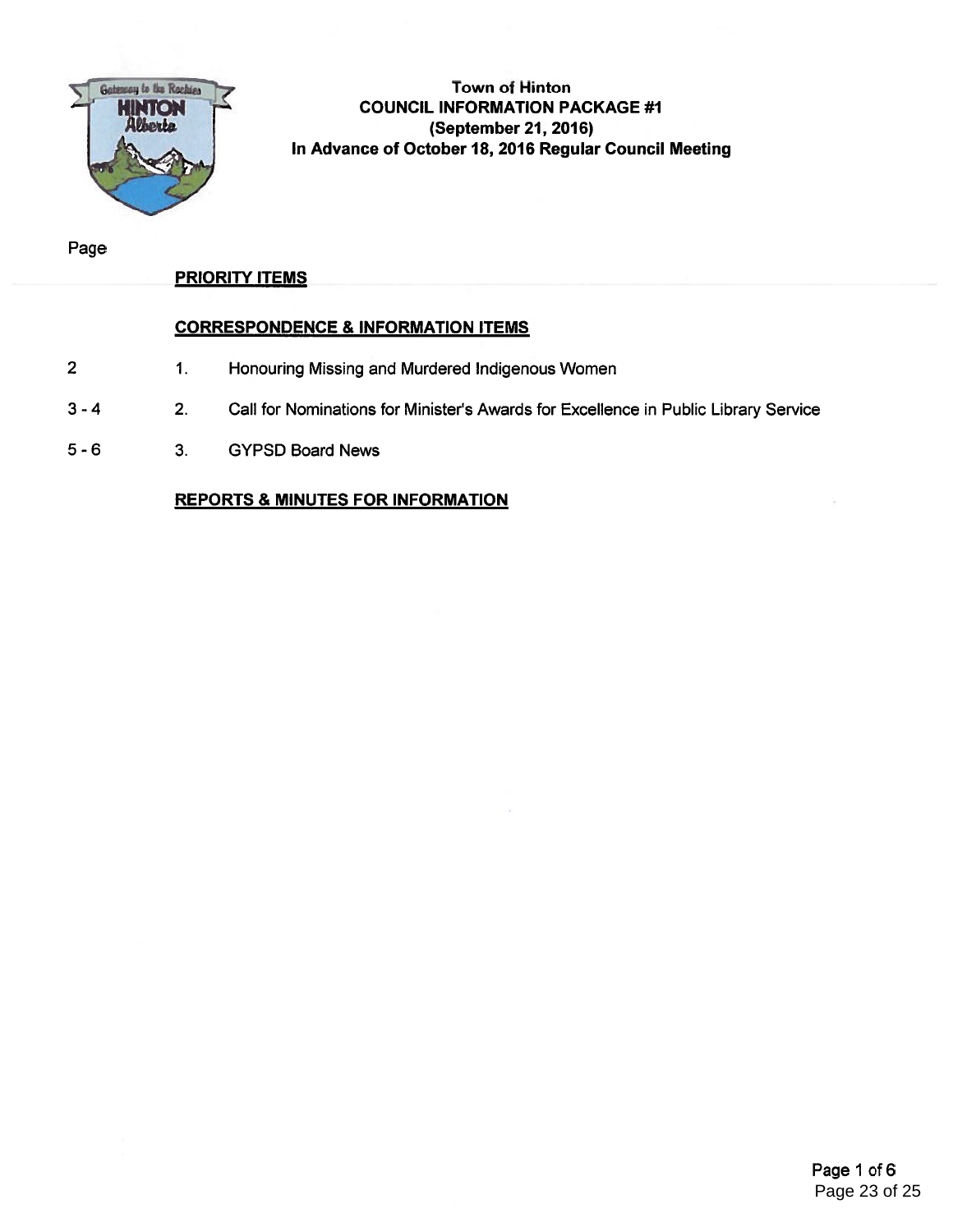

#### Town of Hinton COUNCIL INFORMATION PACKAGE #2 (October 5, 2016) In Advance of October 18, <sup>2016</sup> Regular Council Meeting

Page

#### PRIORITY ITEMS

#### CORRESPONDENCE & INFORMATION ITEMS

- 1. Letter from West Fraser Mills Ltd. re Open Houses on Mountain Pine Beetle 2
- 2. Letter from citizen re Geothermal Project 3
- 3. GYPSD School News 4

#### REPORTS & MINUTES FOR INFORMATION

- 1. Operating YTD Budget Summary (August 31, 2016) 5-7
- 2. Approved Hinton Municipal Library Board Minutes -June 27, 2016 8-11